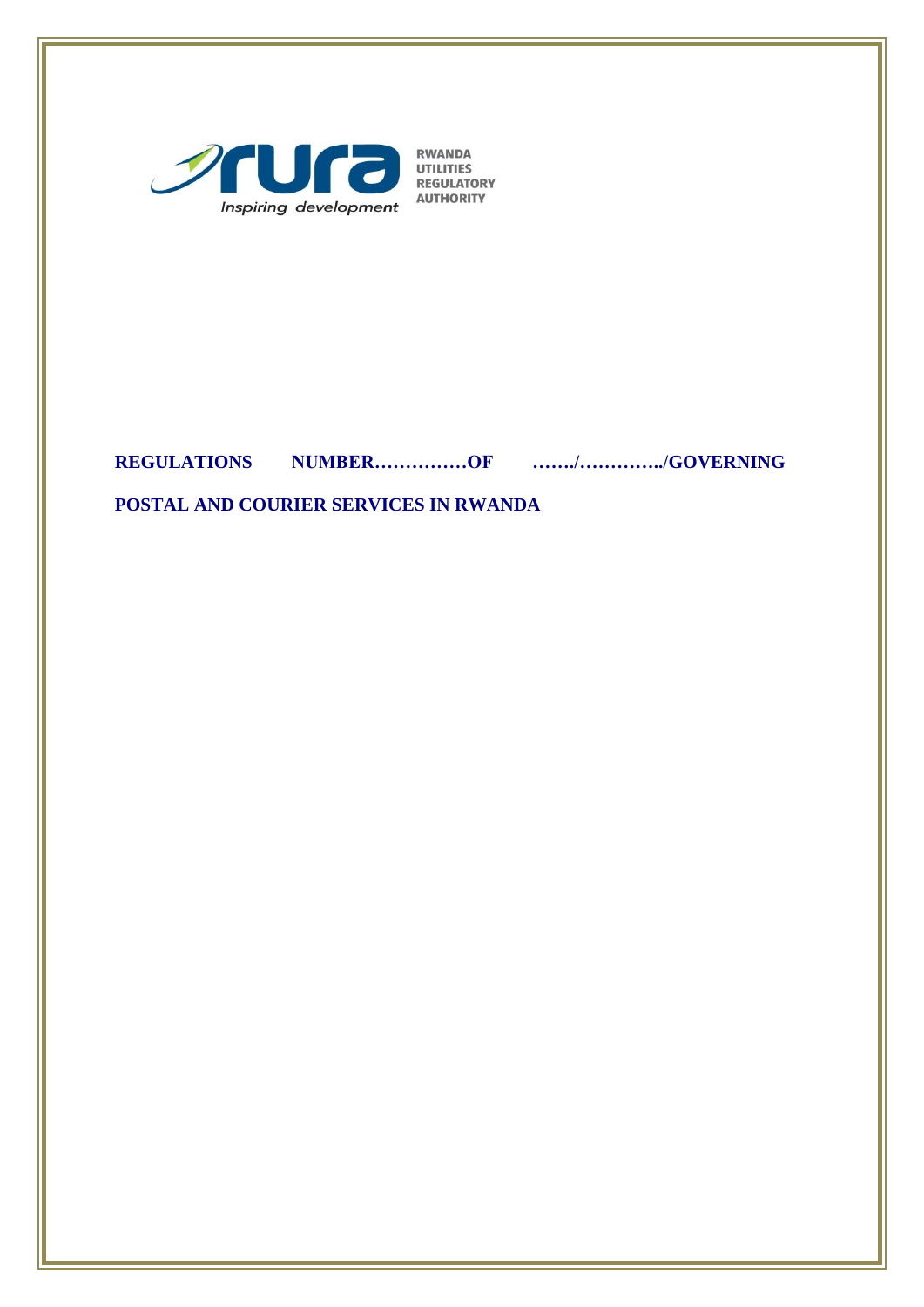# **Table of Content**

| CHAPTER II. LICENSING REGIME FOR POSTAL AND COURRIER SERVICES  7                                   |
|----------------------------------------------------------------------------------------------------|
|                                                                                                    |
|                                                                                                    |
|                                                                                                    |
| Article 7: Specific Requirements with regard to the Regional and International postal and courier  |
|                                                                                                    |
| Article 9: Specific Requirements with regard to the postal operator in charge of universal service |
| Article 10: Designation of the postal operator in charge of universal postal service 9             |
| Article 11: Specific Requirements with regard to Domestic and International In-bound postal and    |
| Article 12: Specific Requirements with regard to Intra-City postal and courier services license 9  |
|                                                                                                    |
|                                                                                                    |
|                                                                                                    |
|                                                                                                    |
|                                                                                                    |
|                                                                                                    |
|                                                                                                    |
|                                                                                                    |
|                                                                                                    |
|                                                                                                    |
|                                                                                                    |
|                                                                                                    |
|                                                                                                    |
| Section 2: Responsibilities and Liabilities of Postal and Courier Licensee  14                     |
|                                                                                                    |
|                                                                                                    |
|                                                                                                    |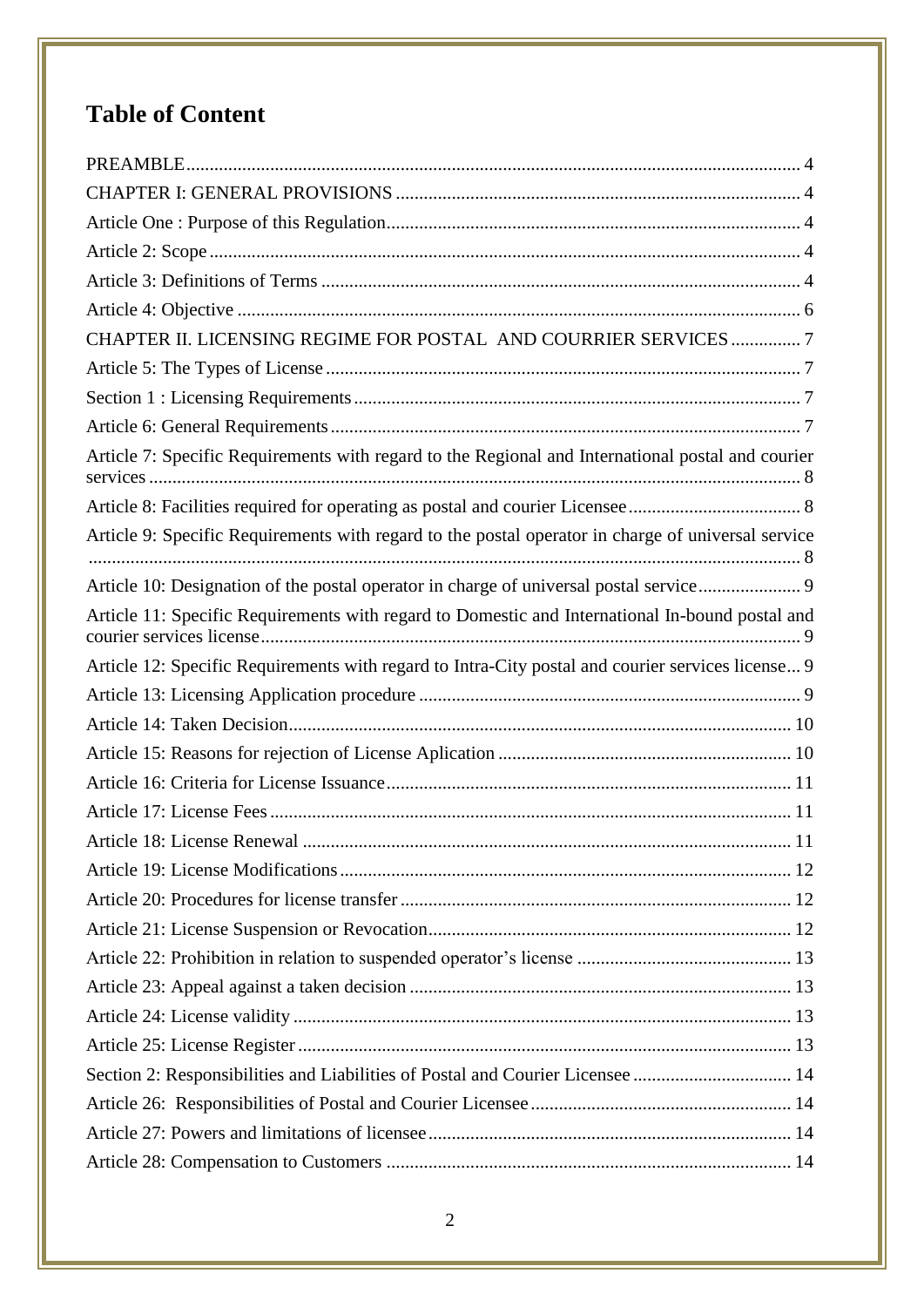<span id="page-2-0"></span>

| CHAPTER III: RESERVED POSTAL SERVICES AND MANAGEMENT OF THE                      |  |
|----------------------------------------------------------------------------------|--|
| Article 30: Reserved rights of issuing postage stamps and other postal values 15 |  |
|                                                                                  |  |
|                                                                                  |  |
|                                                                                  |  |
|                                                                                  |  |
|                                                                                  |  |
|                                                                                  |  |
|                                                                                  |  |
|                                                                                  |  |
|                                                                                  |  |
|                                                                                  |  |
|                                                                                  |  |
|                                                                                  |  |
|                                                                                  |  |
|                                                                                  |  |
|                                                                                  |  |
|                                                                                  |  |
|                                                                                  |  |
|                                                                                  |  |
|                                                                                  |  |
|                                                                                  |  |
|                                                                                  |  |
|                                                                                  |  |
|                                                                                  |  |
|                                                                                  |  |
|                                                                                  |  |
|                                                                                  |  |
|                                                                                  |  |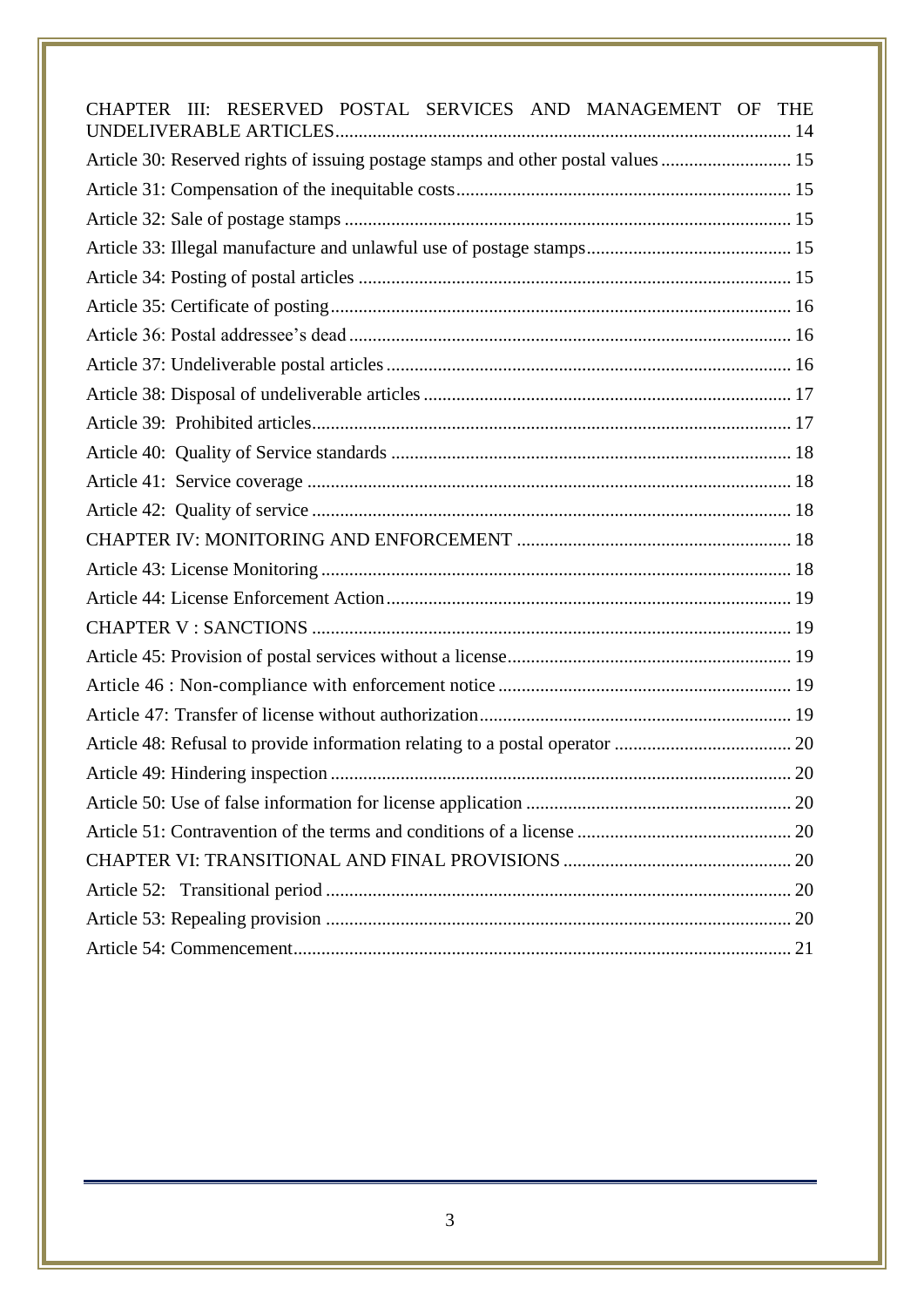# **REAMBLE**

### **The Regulatory Board;**

Pursuant to the Law nº09/2013 of 01/03/2013 establishing Rwanda Utilities Regulatory Authority (RURA) and determining its mission, powers, organization and functioning especially in Articles 2.  $2^\circ$ ;

Based on the recommendations made during the consultative meeting held on ----/----/ 2014, between RURA and different stakeholders;

And after consideration and approval in its meeting of .................

<span id="page-3-0"></span>**HEREBY** issues the following:

## **CHAPTER I: GENERAL PROVISIONS**

## <span id="page-3-1"></span>**Article One: Purpose of this Regulation**

The purpose of this Regulation is to establish a regulatory framework for the undertaking of postal and courier services so as to achieve an efficient, effective, sustainable and orderly development and operations of postal and courier services in Rwanda.

## <span id="page-3-2"></span>**Article 2: Scope**

These Regulations shall apply to any person carrying out or intending to carry out postal and courier services in Rwanda.

## <span id="page-3-3"></span>**Article 3: Definitions of Terms**

All terms used in these regulations shall have the following meanings:

**1 <sup>0</sup> Authorities:** Rwanda Utilities Regulatory Authority (RURA);

**2 <sup>0</sup>Delivery:** the process including the sorting of items in the distribution centre and the handingover of the postal items to the recipients; A postal article or hybrid mail shall be deemed to be delivered to the addressee when it is delivered by the public postal operator at his geographical address or into his private box or bag operated at a post office or rural delivery box;

**3 <sup>0</sup>Domestic postal and Courier License:** Type of license issued to any Operator who wishes to carry out Postal and Couriers operations within the boundaries of Rwanda;

4<sup>0</sup> Hybrid mail services: Services resulting from a process in which a licensee combines telecommunications and information technologies with the licensee's physical network to convert electronic messages into written correspondence;

**5 <sup>0</sup>Inland postal article:** an article posted in and addressed to any place in Republic of Rwanda;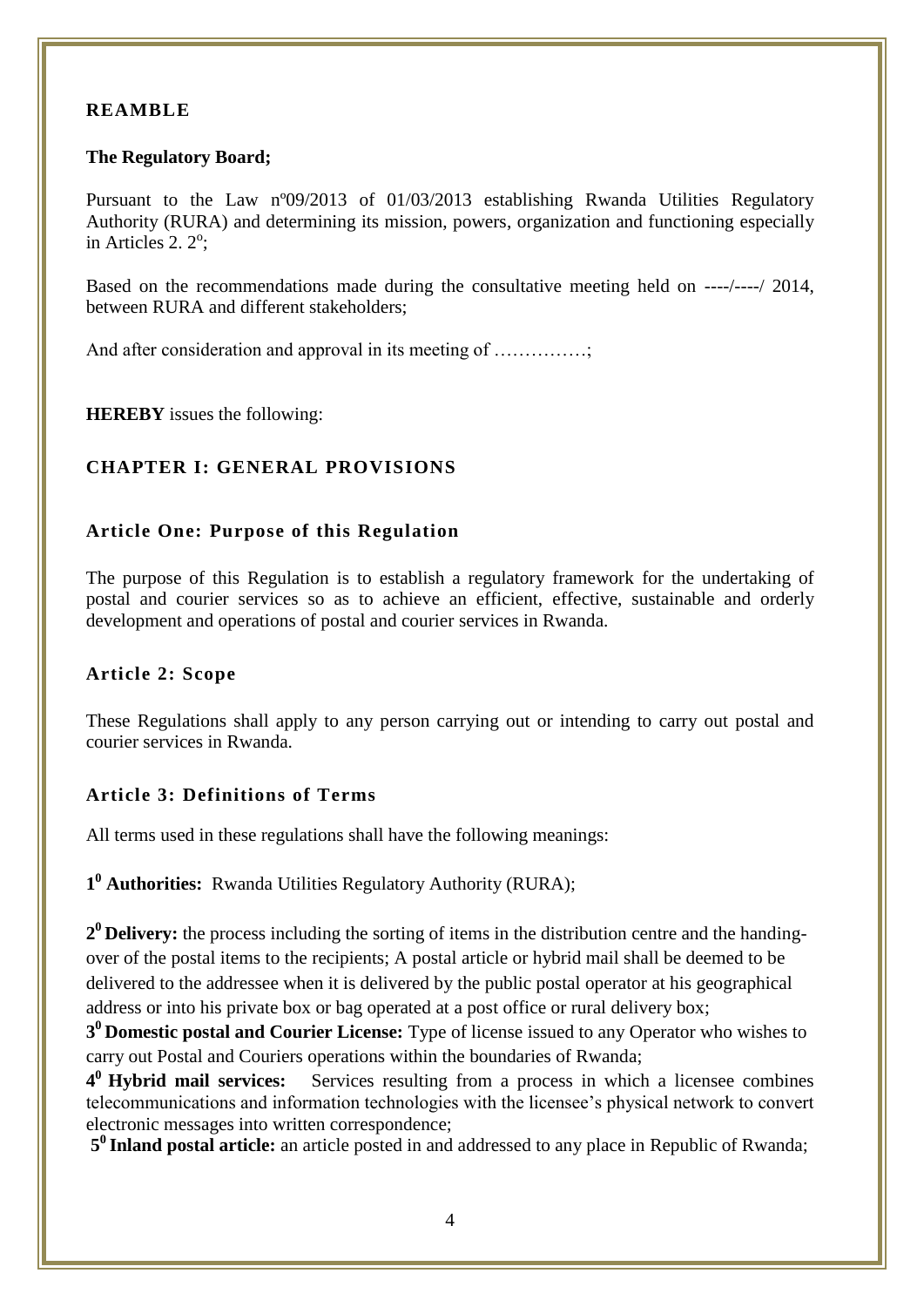6 **<sup>0</sup>Intra-city Postal and Courier License:** Type of license issued to any Operator who wishes to carry out postal and courier operations with boundaries of one City of the Republic of Rwanda ;

**7 <sup>0</sup>International In-bound postal and Courier License":** Type of license issued to any Operator who wishes to carry out Postal and Couriers operations by receiving items from overseas for only local delivery purposes ;

**8 <sup>0</sup>International postal and Courier License:** Type of license granted to any Operator who wishes to carry out Postal and Couriers operations internationally with both worldwide and domestic networks;

**9 <sup>0</sup>Letter box:** any box or receptacle designated by a universal service licensee, in which senders can deposit postal articles for the purpose of collection;

**10<sup>0</sup>License**: A legal document issued by the Authority which authorizes the holder to carry out postal and courier activities as specified and under the conditions prescribed in that document; **11<sup>0</sup>Licensee**: The holder of a license issued by the Authority under these Regulations to provide postal and courier services;

**12 <sup>0</sup>Licensee's network facilities :** any facility and equipment used by a licensee as part of its postal network in the activities of conveying, receiving, collecting, sending, dispatching and delivering letters and in the case of a universal service licensee this includes a post office, posting box, relay box and postal vehicle;

**13<sup>0</sup>Non-universal service:** Any postal services that may be provided to consumers at rates other than the prescribed rates of the universal service;

14<sup>0</sup> postal network: the system of organization and resources in any form or manner used by a licensee in carrying out its operations including the aspects of the system used for:

- collecting postal articles from the access points;

- handling and transporting postal articles from the access points to the distribution centre;
- processing the postal articles; and
- distributing the postal articles to the addressee;

**15<sup>0</sup> Post office:** Any place, building, house, room or vehicle authorized by the universal service licensee for the posting, receipt, sorting, handling, transmission or delivery of postal article and where stamps and other postal materials are sold;

**16<sup>0</sup>Post:** an act of leaving a postal article in any place, receptacle, device or mail conveyance of a licensee or with any person authorized by a licensee for the collection of postal article and in the case of the universal service licensee, also means leaving it in any post office or depositing it in any posting box;

**17<sup>0</sup>Postage stamp**: Any label or stamp for denoting any postage or other sum payable in respect of a postal packet and includes any adhesive postage stamp or printed stamp embossed,

impressed or otherwise indicated any envelope, wrapper, postcard or other article, whether such stamp is issued under this Regulations;

**18<sup>0</sup>Postal article:** A letter, a package, a parcel, a wrapper or a container that can be collected, transmitted and delivered through the postal network of a licensee;

**19<sup>0</sup>Postal operator:** any natural person or legal entity entitled to carry out postal operations and services;

**20<sup>0</sup>Postage:** Any charge or fee imposed by the Licensee, including additional charge of fee, payable for the collection, transmission and delivery of a postal article by a licensee;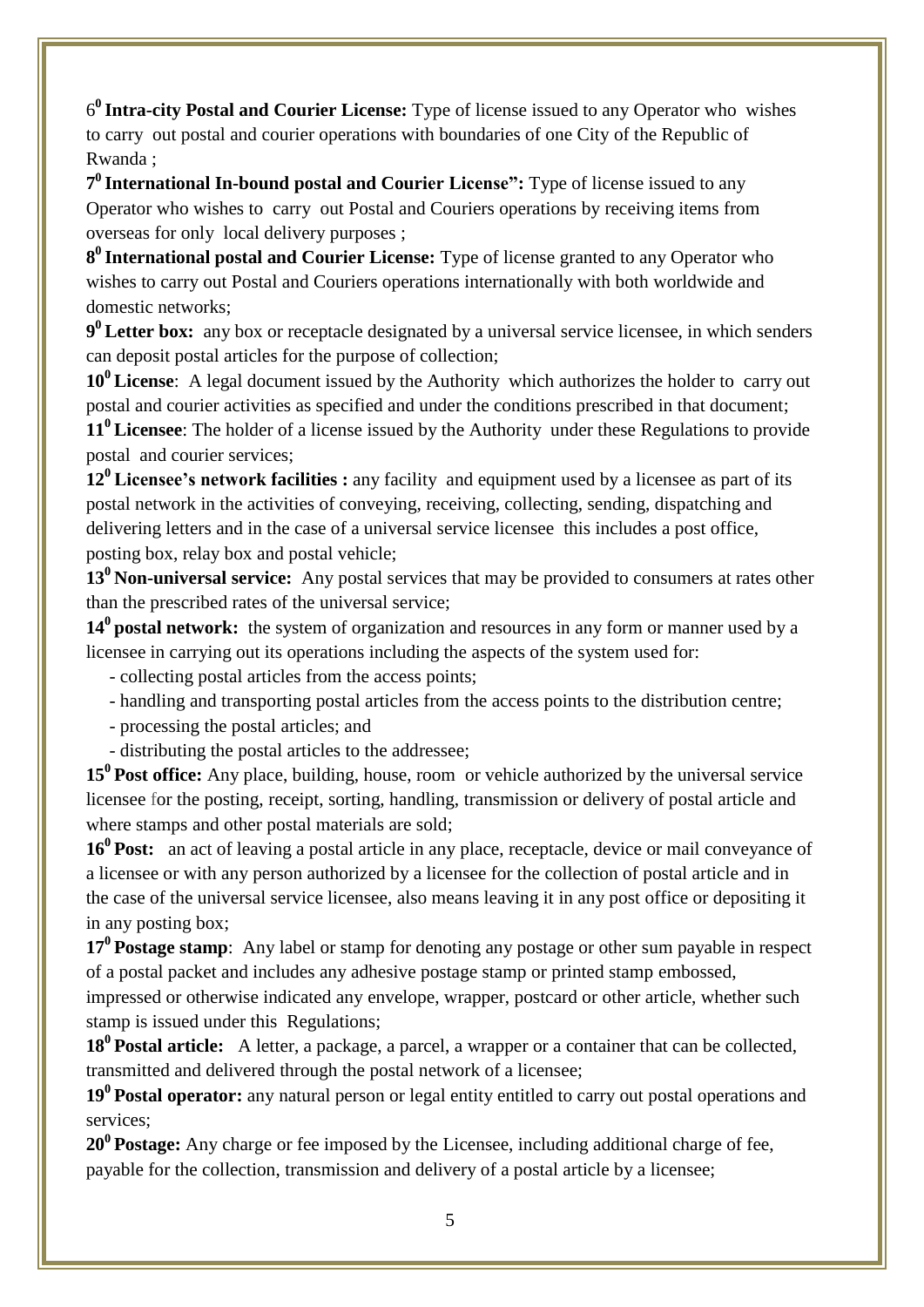**21<sup>0</sup>Postal operator in charge of the universal service:** The postal operator charged by the state with ensuring the universal postal service**;**

**22<sup>0</sup>Regional postal and Courier License:** Type of license granted to Operator who wishes to carry out Postal and Courier operations within the boundaries of East African countries.

**23<sup>0</sup>Reserved area:** Collection and delivery within Rwanda by the public postal operator of addressed letter items up to 500 grams with a universal tariff;

**24<sup>0</sup>Undeliverable postal article":** Items which have not been claim**e**d by the addressee; **25<sup>0</sup>Universal postal services:** The basic postal service within Rwanda which includes the acceptance, conveyance and delivery of letters up to 500 grams, parcels and packets of up to10kg, and financial services delivered at equal and reasonable tariffs to all Citizens ;

**26<sup>0</sup>Universal Postal Union:** Specialized organ of the United Nations with the mandate of helping and ensuring that a truly universal network of up-to-date products and services are well conducted among postal sector player worldwide.

# <span id="page-5-0"></span>**Article 4: Objective**

The objectives of this regulation is :

- **(a)** To promote and encourage the expansion of postal and courier services for the social and economic development of the country;
- **(b)** To ensure the compliance with the rules of transparent competition;
- **(c)** To ensure equal treatment of beneficiaries and the respect of the principles of adaptability and continuity of the public service;
- **(d)** To ensure that there are provided throughout the country as far as practicable, reasonably postal and courier services to satisfy demand of the population ;
- **(e)** To ensure that providers of postal services achieve the highest level of efficiency in the provision of the services and are responsive to customer and community needs;
- **(f)** To provide quality standards of equipment required by the Authority for the provision of postal and Courier services in the Country ;
- **(g)** To promote and protect the interests of beneficiaries;
- **(h)** To guarantee the secrecy of the correspondence; and
- <span id="page-5-1"></span>**(i)** To ensure the transparent management of the accounts of the postal operators;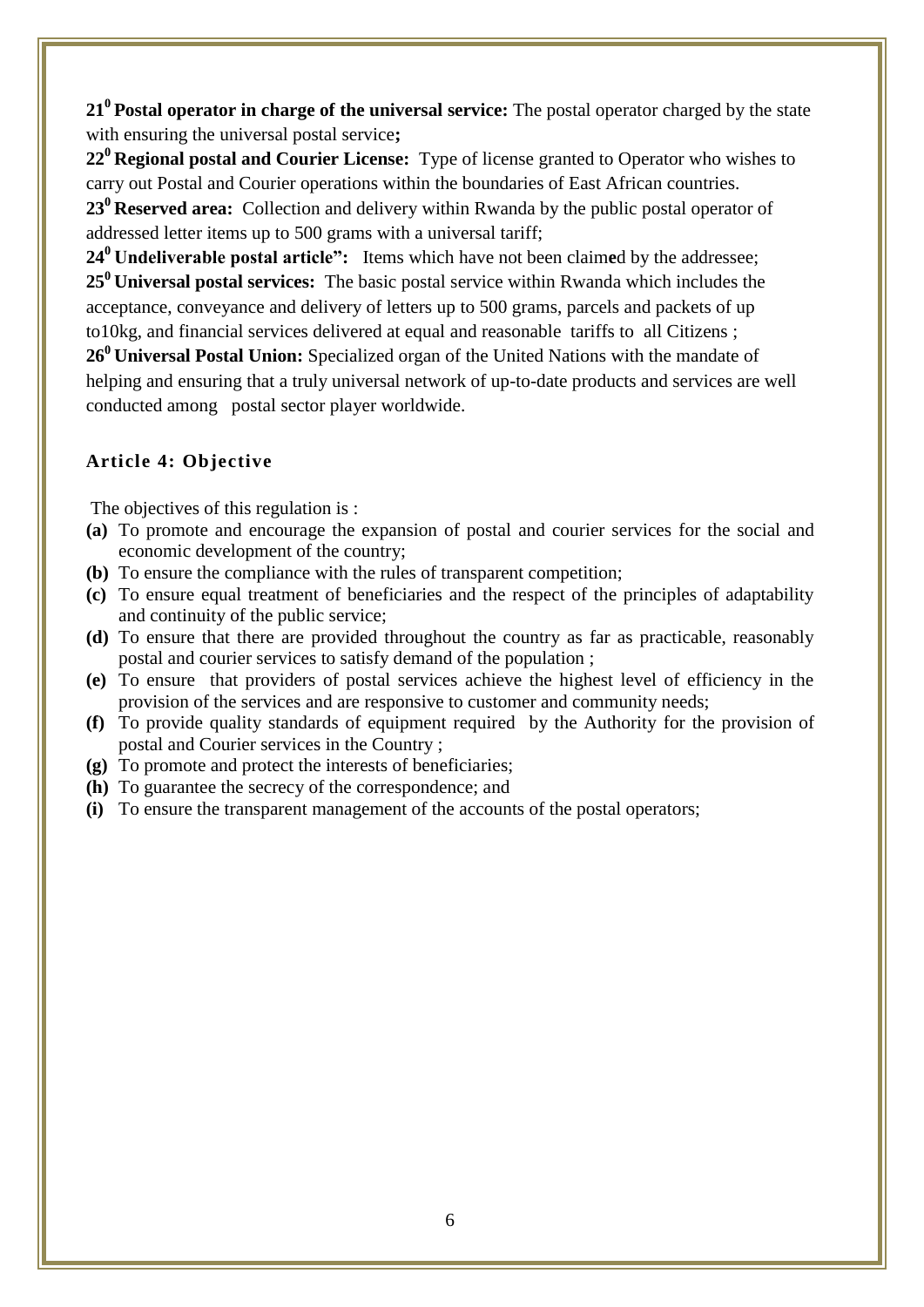# **CHAPTER II. LICENSING REGIME FOR POSTAL AND COURRIER SERVICES**

## <span id="page-6-0"></span>**Article 5: The Types of License**

Under this regulation, the Authority grants the following types of licenses:

- **a)** Public postal Operator License;
- **b)** Domestic postal and Courier License;
- **c)** Intra-city Postal and courier License;
- **d)** Regional postal and Courier License;
- **e)** International postal and Courier License,
- **f)** International In-bound postal and Courier License.

Notwistanding the types of License provided under this provision, any applicants willing to carry out one or more Postal and Couriers services, he has the full right to do so as long as he complies with the specific requirements provided in that type(s) License requested for .

## <span id="page-6-1"></span>**Section 1 : Licensing Requirements**

### <span id="page-6-2"></span>**Article 6: General Requirements**

Any person who intends to apply for postal and courier services license shall submit to the Authority the following documents:

- **a)** An application letter addressed to the Director General of RURA;
- **b**) An application form well filled by the applicant ;
- **c)** Domestic registration certificate for national or foreign postal operator specifying that postal and courier services are among the businesses to carry out;
- **d)** The legal status of the applicant;
- **e)** The Zone of operation for which the applicant requests for a license;
- **f)** Business plan for a period of five (5 ) years;
- **g)** A Copy of National Identity Cards (ID) or Passports for the managing director;
- **h**) Proof of the Payment of the prescribed non-refundable application fee :
- **i)** List of all other Rwanda or foreign licenses held by the applicant pertaining to the Postal and Courier services if any ;
- **j)** Justification of full ownership of the premises in the names of the company or the rental agreement;
- **k)** Insurance policy;
- **l)** Security policy;
- **m)** Fire protection measures;
- **n)** Any other information deemed necessary by the Authority.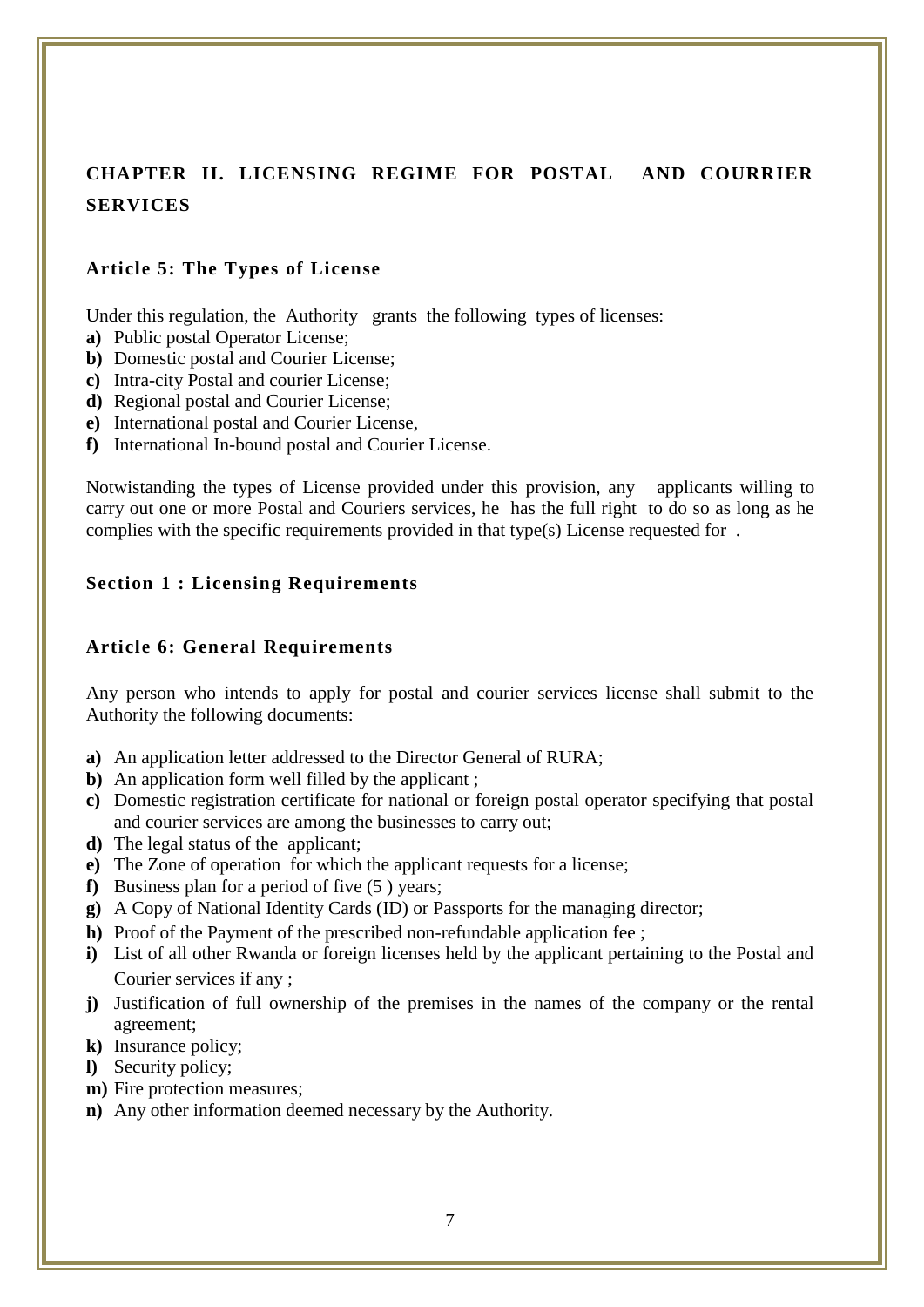# <span id="page-7-0"></span>**Article 7: Specific Requirements with regard to the Regional and International postal and courier services**

Any person who intends to apply for Regional and International postal and courier services license shall have the following specific requirements:

- **a)** Branches in the country;
- **b)** Logistics such as Cars, motorcycles and vans with Safety boxes;
- **c)** Inbound and outbound track and trace system;
- <span id="page-7-1"></span>**d)** Any other information de**e**med necessary by the Authority for decision making.

# **Article 8: Facilities required for operating as regional and international postal and courier Licensee**

Any person who intends to apply for regional and international postal and courier services license shall have in place the following facilities:

- **a)** Offices in the country ;
- **b)** Packaging protection materials to ensure safety of the parcel such as fliers and bags;
- **c)** Security measures;
- **d)** well built public counters;
- **e)** Rooms or lobbies for the comfort and convenience of customers waiting to be served;
- **f)** Adequate ventilation;
- **g)** Adequate and secure storage and sorting facilities for postal articles awaiting conveyance or delivery;
- <span id="page-7-2"></span>**h)** Any other information deemed necessary by the Authority for decision making;

# **Article 9: Specific Requirements with regard to the postal operator in charge of universal service**

The postal operator in charge of universal postal service shall at least:

- **1.** have all over the country many branches accessible to all;
- **2.** have sufficient staff and equipment for providing universal postal service;
- **3.** have the capital determined by the regulatory authority;
- **4.** have skills and qualifications in the area of operating postal services;
- **5.** be able to provide postal services in accordance with international conventions to which Rwanda is a signatory;
- **6.** Guarantee the execution of the universal postal service under the conditions fixed by the bill of quantities approved by a Prime Minister's Order.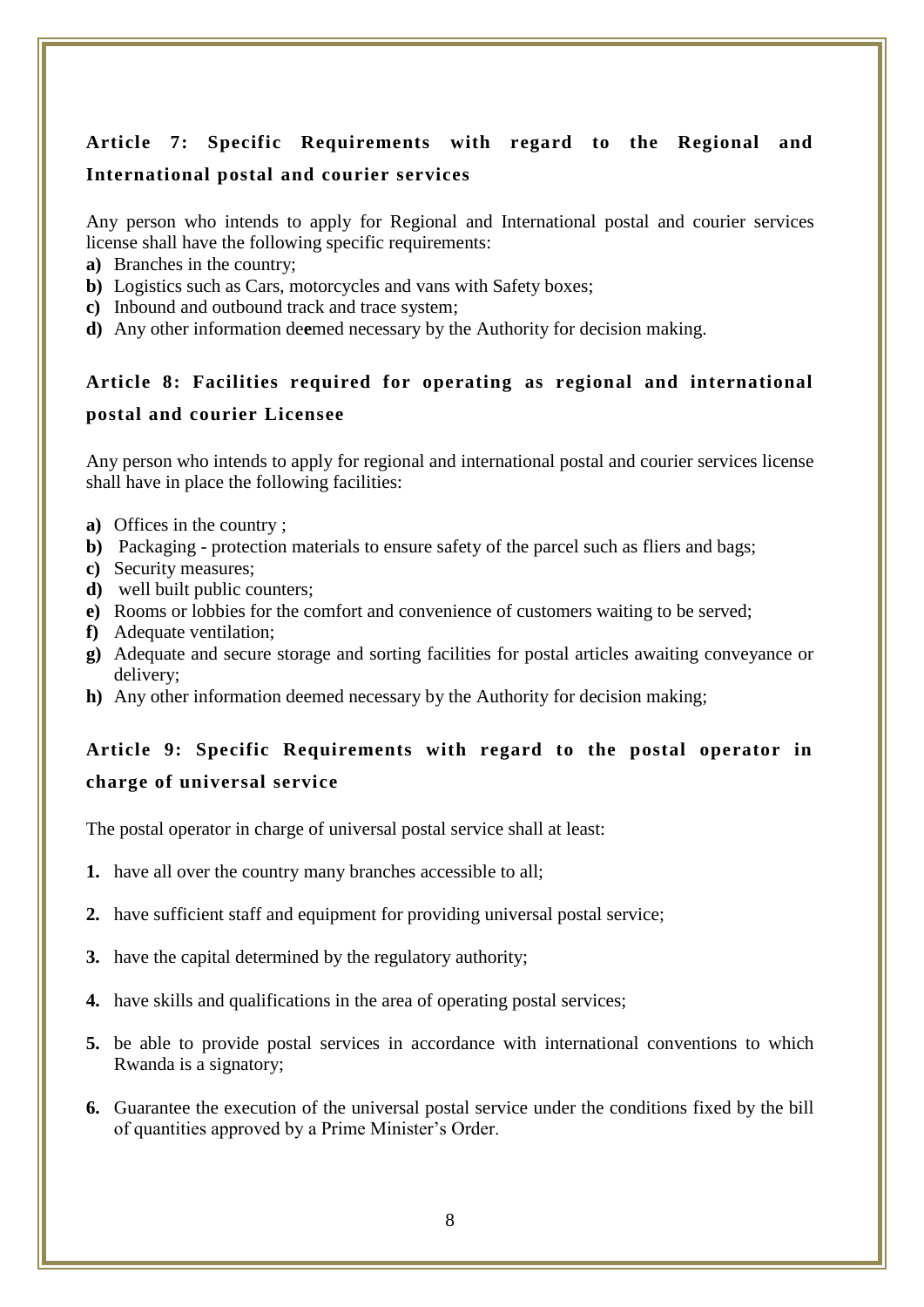The designated postal operator in charge of universal postal service is entrusted with missions of general interest and shall be granted any type of License provided in these regulations to perform its obligations.

# <span id="page-8-0"></span>**Article 10: Designation of the postal operator in charge of universal postal service**

A Prime Minister's Order shall appoint the postal operator in charge of universal postal service and determine the duration of its mission.

The designated postal operator in charge of universal postal service shall benefit from reserved postal services as provided in Law and regulations.

# <span id="page-8-1"></span>**Article 11: Specific Requirements with regard to Domestic and International In-bound postal and courier services license**

Any person who intends to apply for International In-bound postal and courier services license shall have the following specific requirements:

- **a)** Having the own airlines or agreement with some airlines specifically for In-bound postal and courier service applicant ;
- **b)** Branches nationwide;
- **c)** Having agreement with some public transport Licensees specifically for domestic postal and courier service applicant ;
- **d)** Inbound Track and trace system;
- **e)** Any other information de**e**med necessary by the Authority for decision making.

# <span id="page-8-2"></span>**Article 12: Specific Requirements with regard to Intra-City postal and courier services license**

Person who intends to apply for Intra-City postal and courier services license shall have the following specific requirements:

- **a)** Branches in the in the operational City;
- **b**) Logistics facilities to do so such as a motorcycles with Safety boxes:
- <span id="page-8-3"></span>**c)** Any other information de**e**med necessary by the Authority for decision making.

# **Article 13: Licensing Application procedure**

Any person intending to provide more than one type of license specified under Article five (5) shall fill the application form approved by the Authority dedicated for such services in Rwanda. Application forms shall be collected from the Authority headquarters or Authority website;

All application forms shall be submitted in typewritten format or in an electronic form approved by the Authority. In the latter case, the applicant shall underline a statement to the electronic form confirming that the electronic version is identical to the typewritten form to be submitted later to the Regulatory Authority;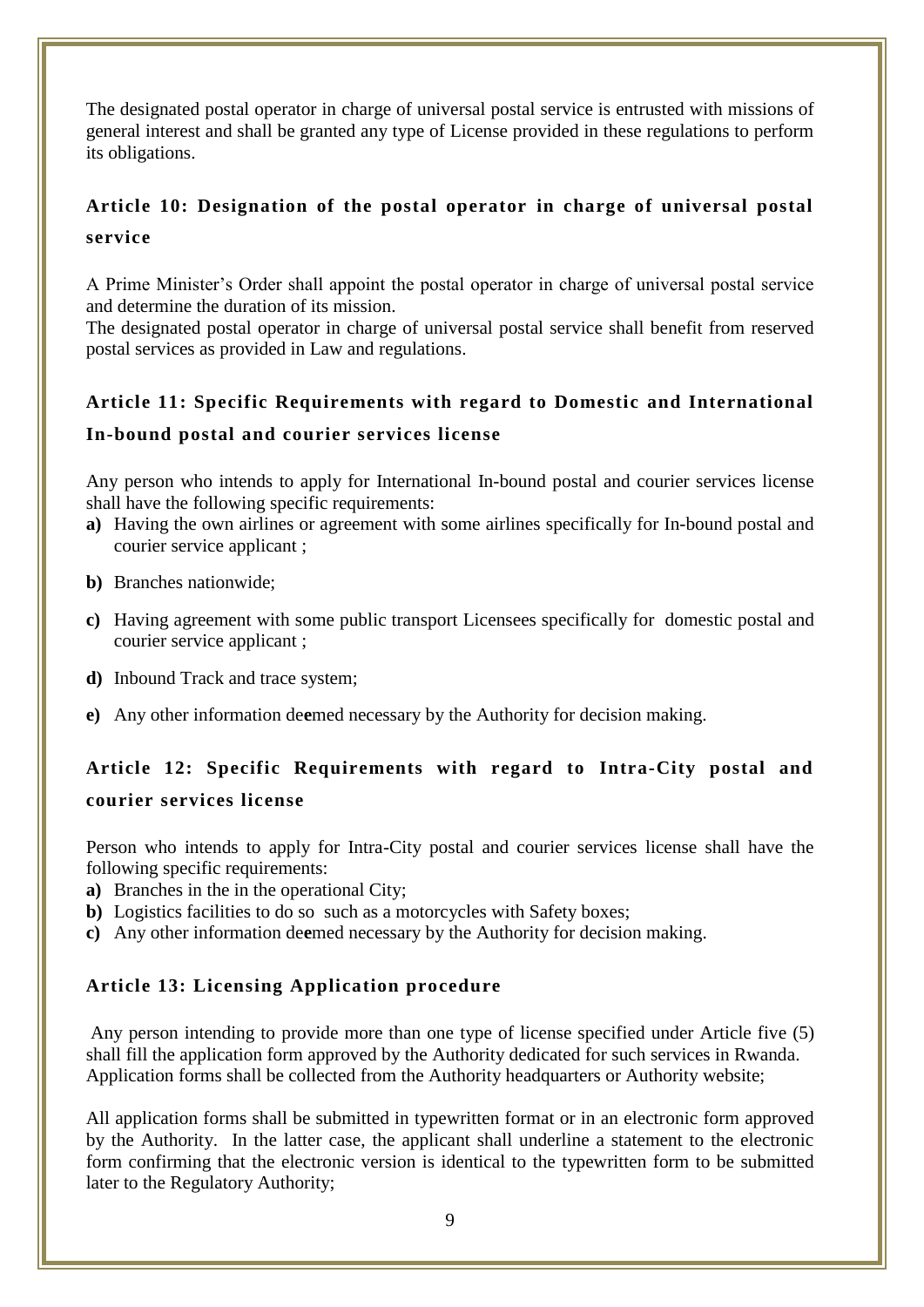The license application form, with all attachments, must be signed by the applicant or his/her authorized representative. The signatory must sign a verification statement that:

- **(a)** All information provided to the Authority in the application form is true and correct to the best of the applicant's knowledge;
- **(b)** The license application shall be accompanied by a cover letter which contains a statement describing the category of license required;

Following submission of the license application, the Authority shall process the license application in accordance with licensing process and procedures prescribed herein;

Any license application determined by the Authority to be incomplete shall be considered as a defective filing;

Any license application from an applicant who has not made full payment of application fee shall be considered to be a defective filing until that payment is made;

Upon receipt of a license application, the Authority shall proced with the examination of the submitted documents.

The Authority may upon scrutiny of the application, within fourteen (14) days after the receipt of the application, notify and require the applicant to furnish such additional information or particular documents as considered necessary for the purpose of dealing with the application;

If the Regulatory Authority determines that the license application is complete, it shall grant a license within a period not exceeding thirty days (30 days). The thirty (30 ) days period does not include time for applicant to respond or to request for additional information. This time limit is an internal administrative time and not an enforceable deadline.

## <span id="page-9-0"></span>**Article 14: Taken Decision**

The Authority shall issue its decision as promptly as possible, but in no event later than fourteen (14) days following receipt of a complete application, except where unusual circumstances require a longer period of review in order to render a fair and reasonable decision. In the case where the Authority requires additional time for decision in order to obtain information from third parties, to resolve technical or legal issues, or similar reasons, the Authority shall provide written notice to the applicant.

#### <span id="page-9-1"></span>**Article 15: Reasons for rejection of License Aplication**

The Authority may refuse to grant a license, or may require that the application be appropriately amended or completed and resubmitted or that a new application be submitted in its place if:

- **(a)** The application form is not duly completed by reason of any omission or misdescription;
- **(b)** The application form contains any error or alteration;
- **(c)** The applicant fails to provide the documents or information required;
- **(d)** The application does not comply with any other prescribed requirements;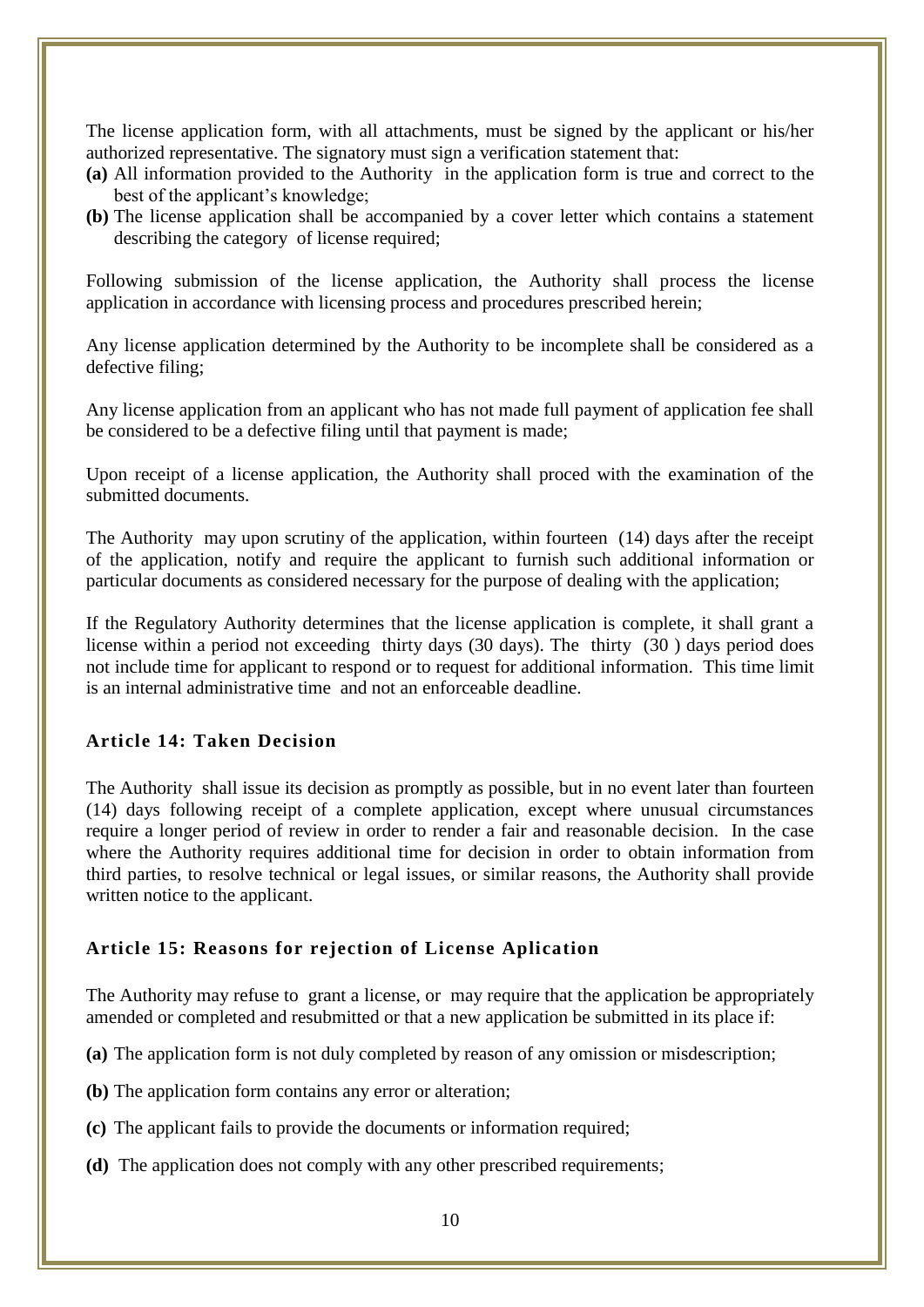**(e)** The regulatory Authority may require to the applicant to provide additional or missing document.

## <span id="page-10-0"></span>**Article 16: Criteria for License Issuance**

The Authority shall issue a license to an applicant that demonstrates the following:

- **(a)** The applicant fulfills all technical, operational, safety and other conditions in accordance with applicable laws, regulations and standards;
- **(b)** The applicant has not had a license suspended, revoked or been found liable for significant license violations in Rwanda or another country within the past three (3) years;
- **(c)** Any other substantive criteria that the Authority determines is needed to fully the protection of the public health, safety and welfare;
- **(d)** The license shall be issued upon the payment of initial license fee provided under these regulations.

# <span id="page-10-1"></span>**Article 17: License Fees**

- **a)** The license for Postal and Courier services shall be issued upon the payment of the application and license fees as prescribed in annex One of this regulation;
- **b)** Annual fees payable by Public utilities of annual turnover which shall be determined by the Regulatory Board ;
- **c)** Annual contribution to the Universal Postal Access Fund by all licensed Postal and Courier Operators on the Turnover generated during the previous year.
- **d)** The Authority may from time to time amend the fees applicable to different types of licenses and revised charges are applied to all licenses of the same type;
- <span id="page-10-2"></span>**e)** License fees shall be paid to the Authority.

# **Article 18: License Renewal**

The license renewal procedure shall be subject to the submission of the following document:

- a) Financial Report;
- b) Performance report of the previous five (5) years;
- c) Bank slip of the payment of the regulatory contribution;
- d) Any other document required by the Authority.

The License holder must file an application for any license renewal at least Ninety (90) calendar days prior to the expiration of the valid license;

<span id="page-10-3"></span>The Authority shall attempt to make its decision not later than 30 days prior to the expiration of the current license, and shall issue the license not less than seven (7) days prior to the license expiration, so long as the applicant has filed its renewal application and requested additional information in a timely manner.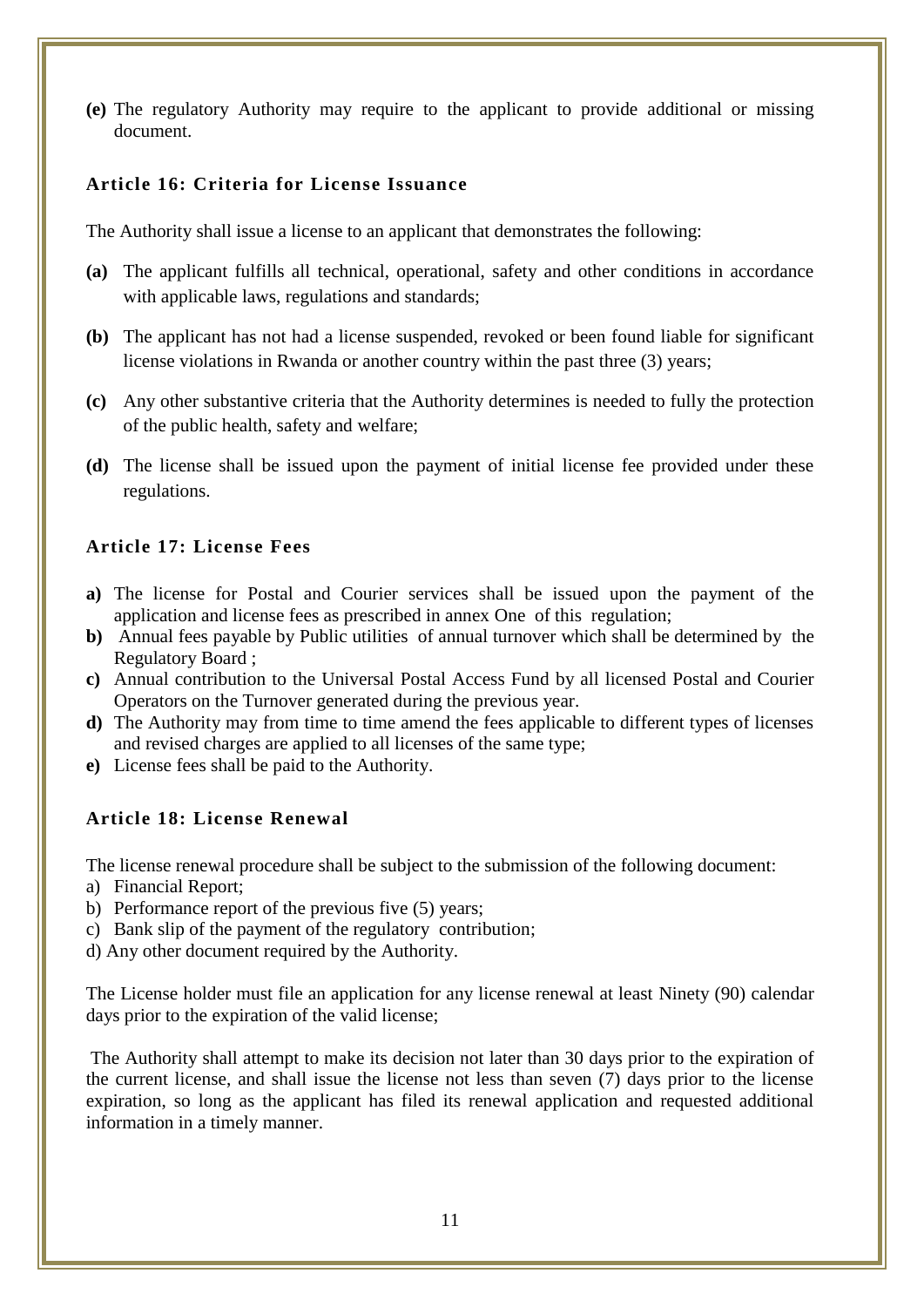# **Article 19: License Modifications**

A license modification proceeding may be initiated by the Authority or by request of the license holder.

The Authority may modify a license before its expiration when it determines that an amendment of the license is needed in order to respond to:

- **(a)** Significant changes in the controlling laws or regulations, or significant court decisions that directly affect the license provisions;
- **(b)** The inability of the license holder to comply with controlling license provisions due to events beyond licensee's control;
- **(c)** Changes in the ownership or organizational status of the licensee;
- **(d)** Significant non-compliance by the license holder with current license provisions or other Authority rules, decisions or orders.

## <span id="page-11-0"></span> **Article 20: Procedures for license transfer**

A license transfer proceeding is initiated by the licensee until the Authority has issued an approval of the transfer, no licensee may attempt to transfer its license to another person.

The transferee shall be considered as the licensee and shall meet the same conditions as the licensee.

The duration of the license and the license terms and conditions shall remain the same, unless the license transferee requests a license modification as part of the transfer proceedings.

In the unusual circumstances where a licensee's technical or financial status raises questions about security of supply for citizens of the Republic the Authority may, on its own initiative, commence a license transfer proceeding in order to ensure that a license is transferred to a third person, in order to provide secure supply for customers.

## <span id="page-11-1"></span>**Article 21: License Suspension or Revocation**

Depending on the seriousness of the offense committed by the Licensee, the Authority may suspend or revoke a license before the expiration of the license term when it determines that the suspension or the revocation is needed in order to respond to:

**(a)** Licensee failure to comply with license terms and conditions;

- **(b)** Licensee abandonment of license activities;
- **(c)** Failure of the licensee to provide the Authority with monitoring and reporting data required by the license or failure to cooperate with the Authority inspection and audits;
- **(d)** Licensee submittal of false or deliberately misleading data or information to the Authority in response to the Authority request or in response to the Authority monitoring reporting inspection or audit requirements;
- **(e)** Licensee failure to provide timely access to the Authority or inspection or audit of licensee facilities and corporate records;
- **(f)** Bankruptcy, financial insolvency or liquidation of licensee; or
- **(g)** Licensee failure to pay the regulatory fees.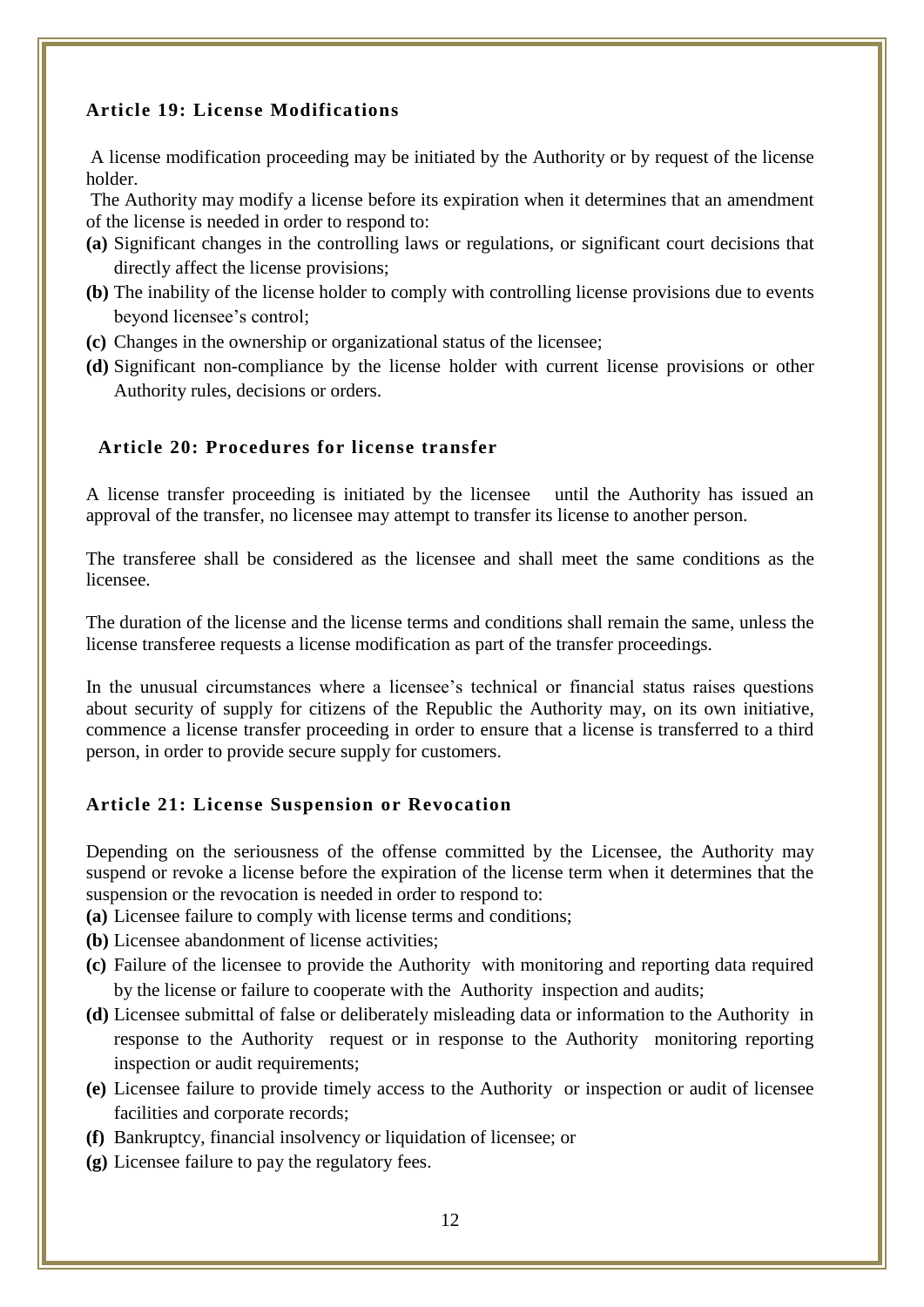A license suspension proceeding shall be conducted in the following manner:

- **(a)** The Regulatory Authority shall commence a license suspension by sending written notice to the licensee advising the licensee of the commencement of a suspension proceeding, and requiring licensee to file a response within five (5) days ;
- **(b)** If the licensee contests the suspension or fails to convince to the Authority notice, the Authority shall notify the License the final decision as soon as practicable ;
- **(c)** In case the Authority confirms the license suspension, such decision shall be notified to the Licensee and be published at RURA web site;

The Licensee does not correct such faults within fourteen (14) days during the period of suspension; the license shall automatically be revoked.

## <span id="page-12-0"></span>Article 22: Prohibition in relation to suspended operator's license

A licensed operator whose licence has been suspended shall not, during the period of suspension, operate or provide the post and courrier services under the terms and conditions of such operator's licence.

#### <span id="page-12-1"></span>**Article 23: Appeal against a taken decision**

Where the applicant is not satisfied by any decision of the Authority, after failure of an out of court settlement, he/she may appeal before the competent court.

### <span id="page-12-2"></span>**Article 24: License validity**

The Authority shall issue a license for a defined period of time, for no less than five (5) years and no more than fifteen (10) years;

The Authority may consider the following non-binding norms in establishing a license term:

- **(a)** Public postal operator: ten(10) years;
- **(b)** International, Regional: ten (10) years;
- **(c)** Regional: five (5) years;
- **(d)** Domestic postal operators and International In-bound postal and Courier License: five (5) years;
- <span id="page-12-3"></span>**(e)** Intra-city Postal and courier License: three (3) years.

## **Article 25: License Register**

The Authority shall maintain a register of all licenses issued as follows.

- **a.** License registry number;
- **b.** Name and headquarters address of licensee;
- <span id="page-12-4"></span>**c.** The effective date and term of the license; and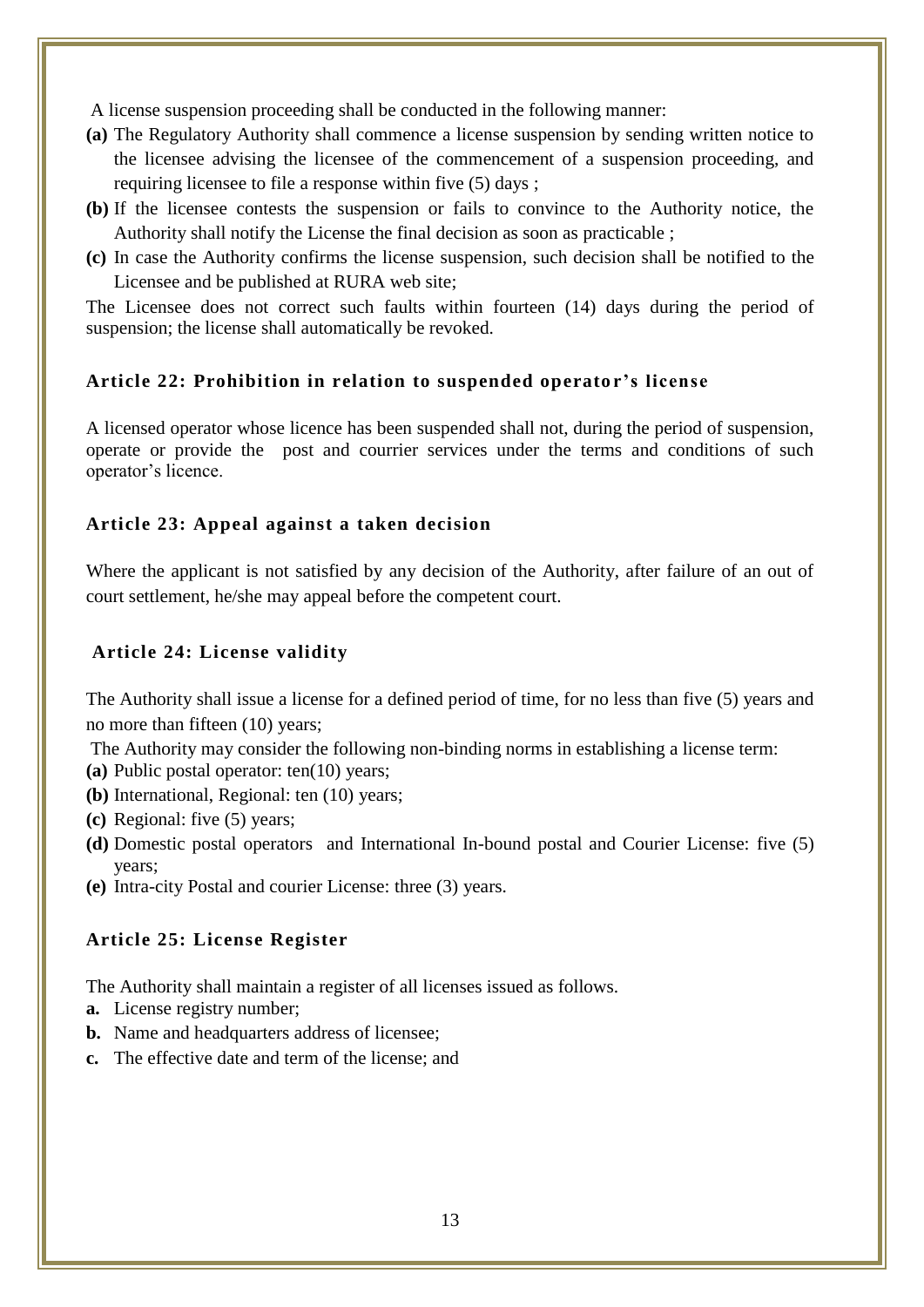# **Section 2: Responsibilities and Liabilities of Postal and Courier Licensee**

# <span id="page-13-0"></span>**Article 26: Responsibilities of Postal and Courier Licensee**

Postal and Courier Licensee shall perform the following duties to facilitate growth of the sector:

- **a)** Ensure that postal services are achieved to the highest level of efficiency nationwide in the provision of the services and are responsive to customer and community needs;
- **b)** Develop new Information and Communication Technologies;
- **c)** Set internal standards that take into account postal security, speed and reliability of mail;
- **d)** Contribute to the safety and security of their place of operation and the national territory;
- **e)** Comply and implement the national policy regarding the environmental protection;
- **f)** Comply with the implementation of the national policy regarding land use planning;
- **g)** Provide competitive courier services in compliance with the terms and conditions of their respective licenses;
- **h)** Provide other additional services and products as required by market and financial perspective.
- **i)** Comply and implement the National Postal policy;
- <span id="page-13-1"></span>**j)** Any other matters as may be determined by Authorised organs.

## **Article 27: Powers and limitations of licensee**

Subject to this provision, a licensee shall have right to enter in any premises of his customer, except residential houses to collect and to deliver postal packets. A licensee shall be subject to and shall comply with such general directions containing in the contract concluded between the two parties.

## <span id="page-13-2"></span>**Article 28: Compensation to Customers**

A customer shall have the right to compensation in case a postal article is lost or misplaced within the operator's network or system. The Authority requires an applicant to produce a compensation plan or policy including any insurance arrangement for enhancing security of postal articles.

# <span id="page-13-3"></span>**CHAPTER III: RESERVED POSTAL SERVICES AND MANAGEMENT OF THE UNDELIVERABLE ARTICLES**

#### **Article 29: Reserved rights of issuing postage stamps and other postal values**

<span id="page-13-4"></span>The right to issue postage stamps and other postal values marked "Republic of Rwanda" or any other sign seal or symbol of the republic is reserved for the postal operator in charge of the universal postal service.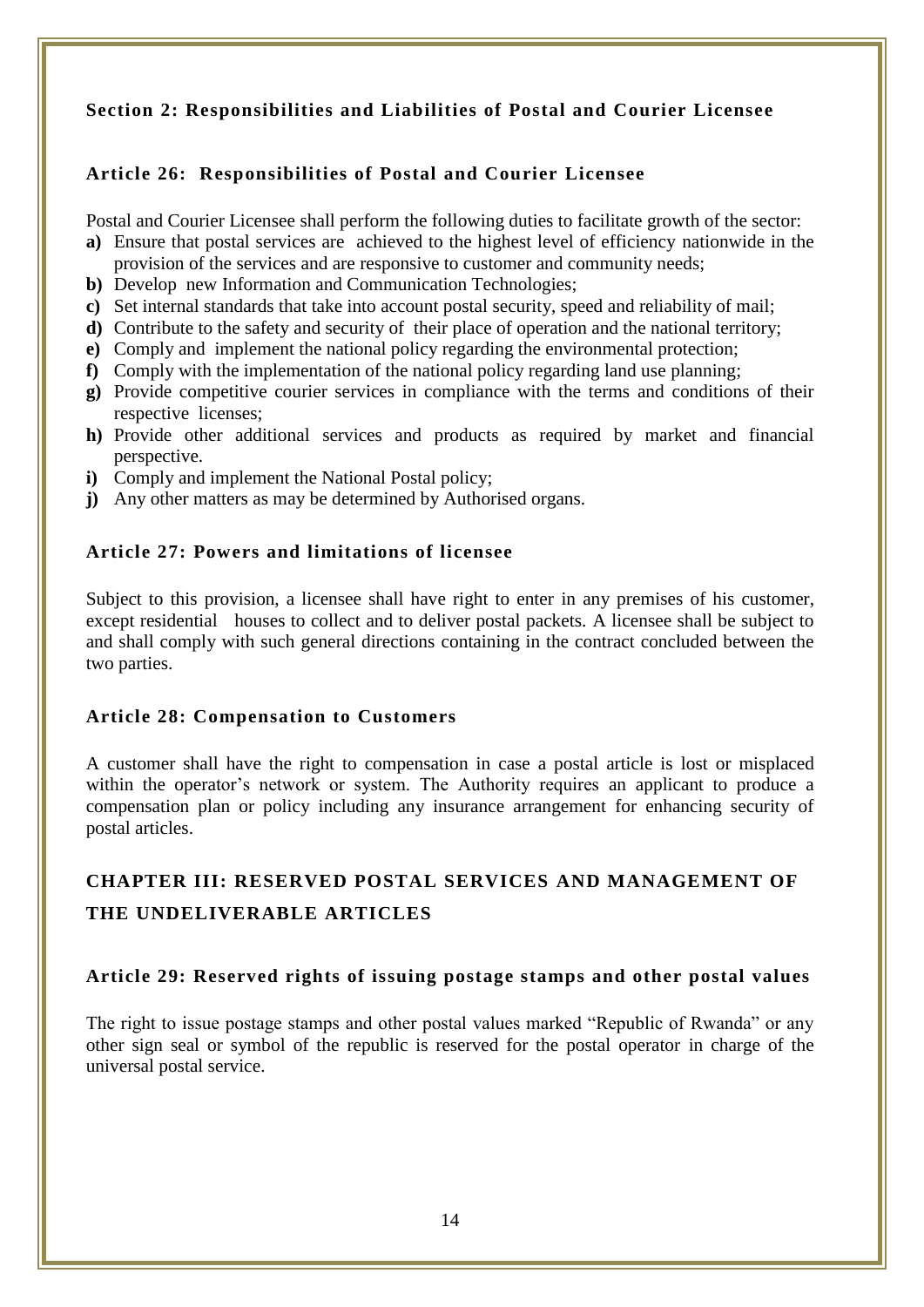# **Article 30: Reserved rights of issuing postage stamps and other postal values**

No person other than the the postal operator in charge of universal postal service shall produce postage stamps. The image depicted on postage stamps shall be of national and international interest and shall project the good image of Rwanda and its people.

Postage stamps shall be available for sale to the public at all post offices at the prices equal to the value denoted thereon.

The public postal operator shall comply with Regulations on postage stamp as shall be issued by the Authority from time to time.

This article does not preclude the printing by postal operators of stickers, tape or postage vouchers for billing of their services in compliance with laws and regulations.

All postage stamp archival materials produced by the Public Postal operator belong to the government and shall be kept by the Authority.

## <span id="page-14-0"></span>**Article 31: Compensation of the inequitable costs**

Inequitable costs supported under the universal postal service by the operator in charge postal services are compensated by a fund in charge of compensation, financed by the fees paid by the postal operators and services reserved for the postal operator in charge of the universal postal service.

## <span id="page-14-1"></span>**Article 32: Sale of postage stamps**

The public postal operator may enter into arrangement with any person to sell postage stamps.

The public postal operator shall establish and submit to the Authority for approval rules and conditions for re-sale of stamps.

## <span id="page-14-2"></span>**Article 33: Illegal manufacture and unlawful use of postage stamps**

<span id="page-14-3"></span>No person shall without lawful authorization, be in possession of any dye, plate, instrument or contrivance used for the printing of postage stamps sold or used by the Public postal operator.

## **Article 34: Posting of postal articles**

No person other than the Public Postal Operator shall erect and maintain letter posting boxes or mail delivery boxes in any road, street or public place.

No letter posting box or mail delivery box shall be so placed as to interfere with ordinary traffic.

A postal article shall be deemed to have been posted when it is put into a Public Postal Operator's letter posting box.

Hybrid mail shall be deemed to have been posted when an electronic version has been transmitted to the licensee's network.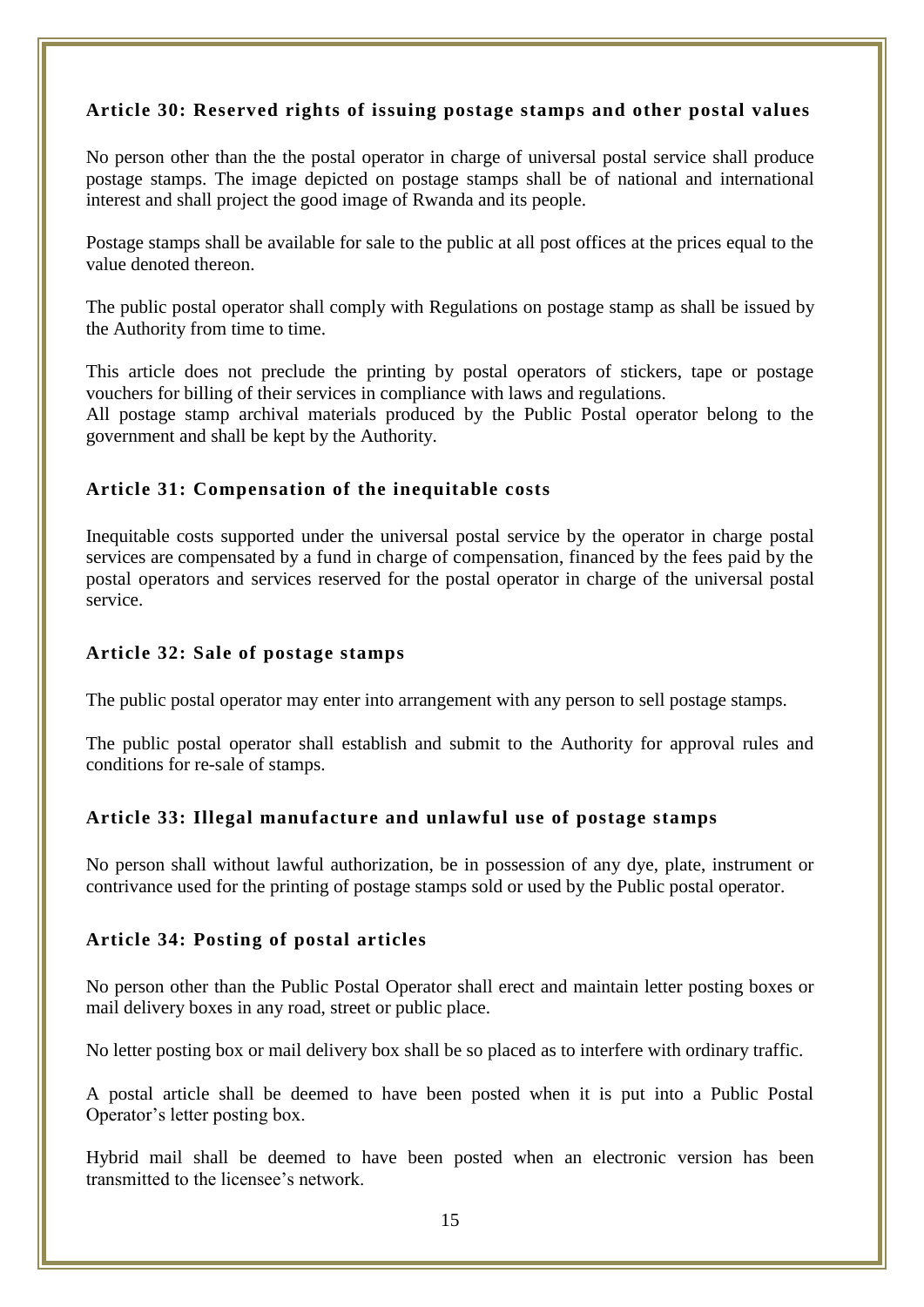# <span id="page-15-0"></span>**Article 35: Certificate of posting**

The Public Postal operator shall at the request of the sender of an unregistered postal article intended for transmission by letter box give the sender a certificate of posting of such postal article upon payment of the appropriate fee.

A certificate of posting an article shall convey no entitlement to compensation nor shall it be acceptable as proof of the nature of the contents of the postal article to which it relates.

No article in respect of which a certificate of posting is issued shall be returned after the issue of such certificate to the sender thereof.

## <span id="page-15-1"></span>**Article 36: Postal addressee's dead**

Where a postal operator is satisfied that the addressee of a postal article is dead, he may in his discretion:

- **a)** Deliver or redirect the postal article on the written application of any one of the executors named in the will of the addressee or any person appearing to the postal operator to be entitled to take out letters of administration to the addressee; or
- **b)** Deliver or direct the postal article on the written application of any such person appearing to the postal operator to be conducting the affairs of the deceased; or
- **c)** Retain the postal article for such period as he may think fit and on production of probate of the will or letter of administration to the estate of the addressee together with the written application of one or more of the executors or administers, deliver or redirect the article in accordance with such request; or
- <span id="page-15-2"></span>**d)** Treat the postal articles in accordance with the provisions of these Regulations as undelivered postal article. The appropriate charges payable for redirection shall be paid as specified by the postal operator.

## **Article 37: Undeliverable postal articles**

The postal articles shall be classified as undeliverable postal articles and disposed of as appropriate if:

- **a)** Articles which have been incorrectly or insufficiently addressed;
- **b)** Articles which have been tendered for delivery and returned to the postal operator endorsed in a manner indicating that they cannot be delivered to, or have been refused by the addressee; or
- **c)** Articles containing any perishable contents where the condition of the postal article is such as to be likely to cause injury, damage or delay to any other postal article, or as to be likely to cause damage or embarrassment to any officer of the postal operator or to any person employed in connection with the postal and courier services;
- **d)** Letters or other postal articles that are undeliverable due to an undecipherable or non-existent address or post code may be opened by a postal licensee and where the letter or articles is capable of being delivered based on information in the letter or article, the letter or article shall be delivered accordingly;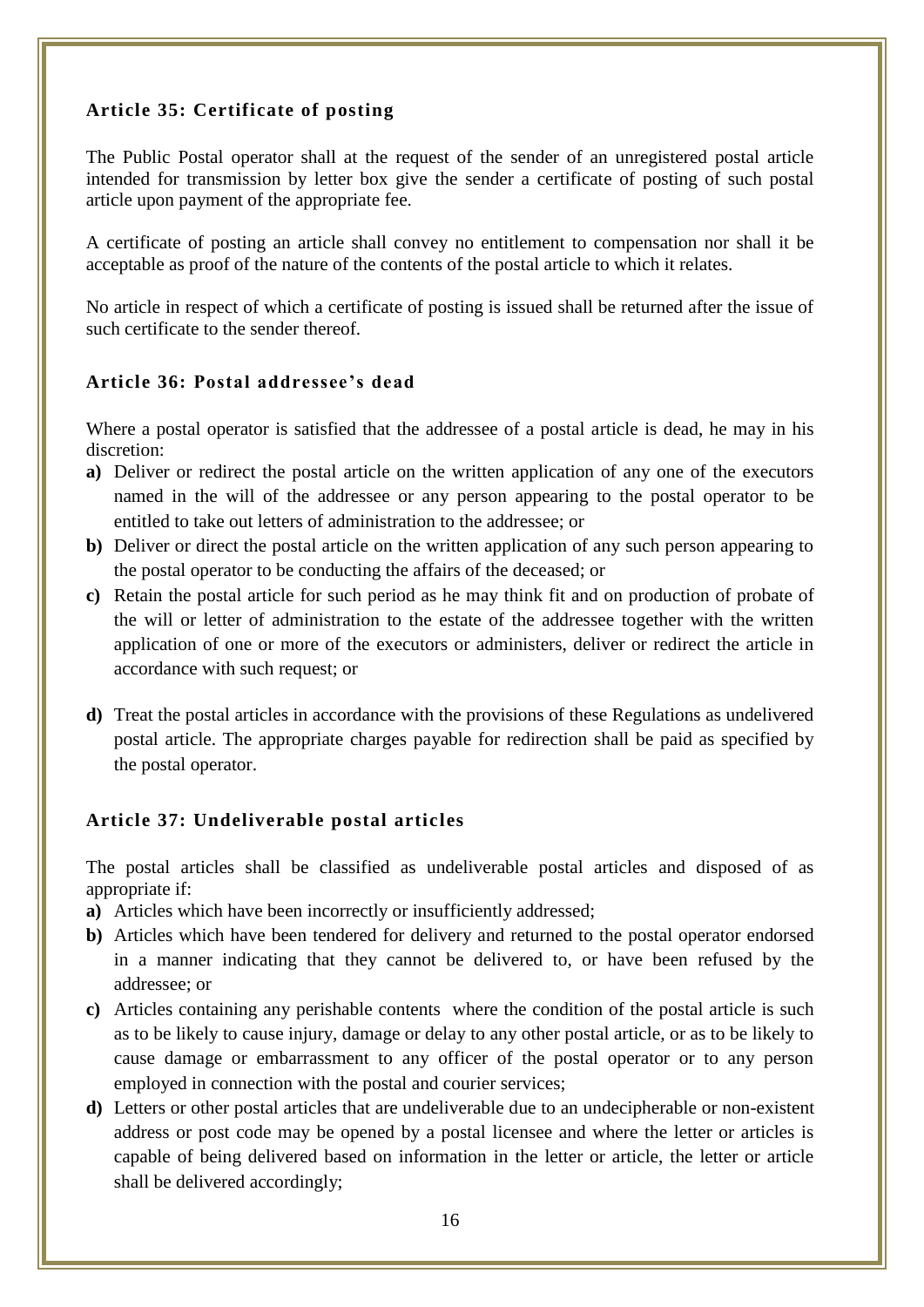- **e)** Every undeliverable postal article that has been opened and remains undeliverable shall be scrapped after a period of two (2) months from the date of the opening, where there is no value contained therein. In case of unwrapped mails containing values, such mails shall be handed to the postal operator in charge of the universal postal service after a period of five (5) years from delivery to the postal operator
- **f)** Where a letter or postal article is opened as provided in by the above paragraphs, shall ensure a mark is affixed on the letter or postal article indicating;
	- **1.** Date and time of opening;
	- **2.** Period it has remained undelivered;
	- **3.** Contents; and
	- **4.** Whatever action the licensee decides to undertake with the undelivered article.

# <span id="page-16-0"></span>**Article 38: Disposal of undeliverable articles**

An Order of the Minister in charge of postal services determines the management of values handed to the postal operator in charge of universal postal service.

# <span id="page-16-1"></span>**Article 39: Prohibited articles**

The following articles shall not be conveyed or delivered by post:

- **a)** Any explosive, inflammable, dangerous, noxious or deleterious substance, filthy, sharp instrument not properly protected or any article or thing whatsoever which is likely to injure either other postal articles in the course of conveyance or any person handling the article;
- **b)** Any indecent or obscene printing, painting, photograph, lithograph, engraving, film, book card, or any other indecent or obscene article;
- **c)** Any article which may not, under the law of the country to which it is addressed, be imported or transmitted by post;
- **d)** Any article containing or bearing any functions stamp or any counterfeit impression of a franking machine;
- **e)** Any article sent by post in a stamped or embossed envelope wrapper, card forms or paper in imitation of the one issued under the authority of the public postal operator;
- **f)** Any article of such form or color or so made up for transmission by post or is likely in the opinion of the postal operator to embarrass the officers of the organization in dealing with the article;
- **g)** Any article bearing any stamp or impression of a stamping machine denoting payment of postage or fee which is imperfect or mutilated or defaced in any way or across which is written or printed or otherwise impressed;
- **h)** Any article whereon the payment of any postage or fees purports to be denoted by any stamp or impression which has been previously used to denote payment of the postage or fees on any other postal article or any other stamp duty or tax;
- **i**) Betting advertisements if relating to illegal business;
- **j**) Fortune telling advertisements;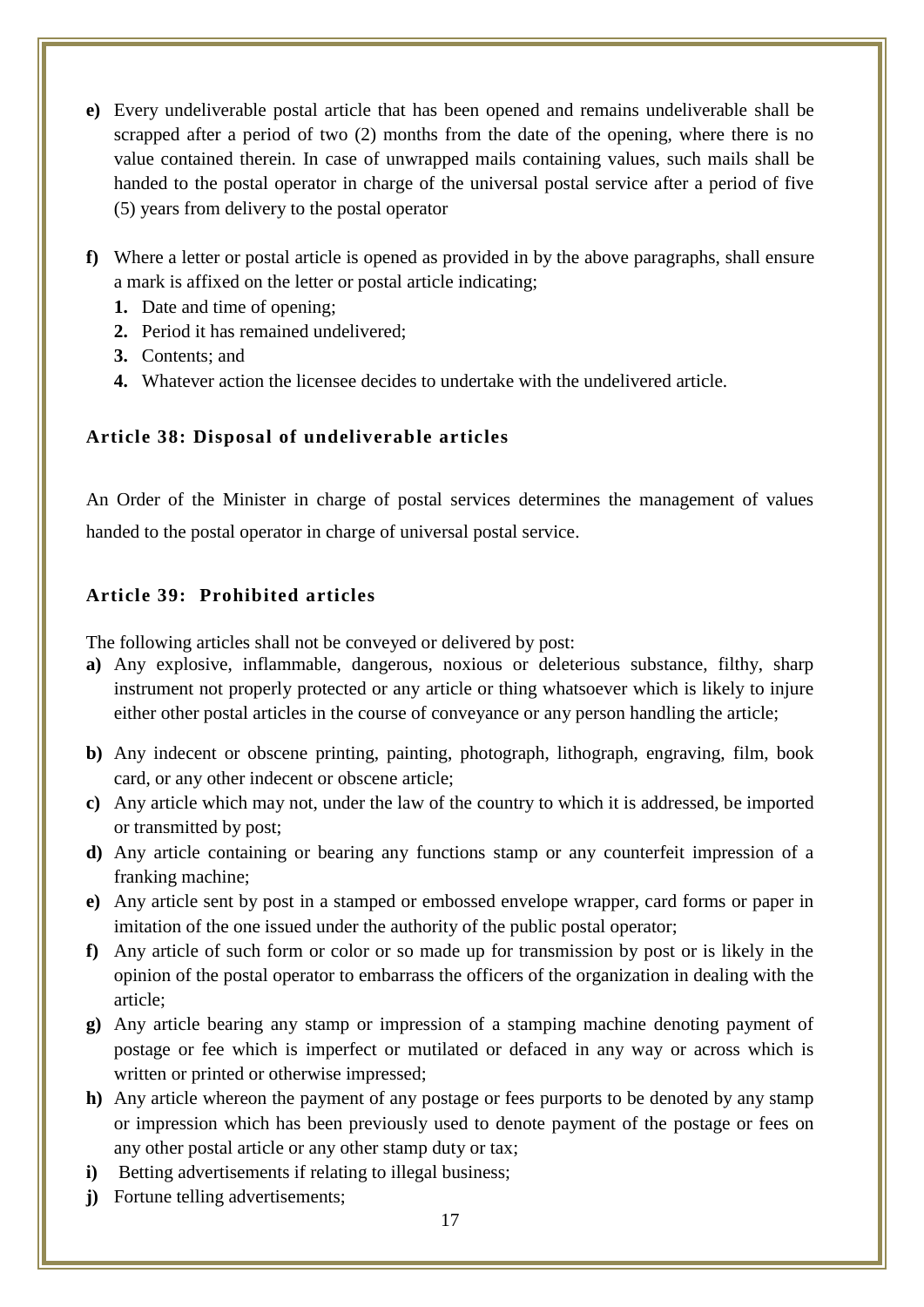- **k)** Sweepstake or lottery tickets, or advertisement or other notice in relation to sweepstake or lottery other than a lawful sweepstake or lottery;
- **l)** Any article which infringes trade mark or copy right laws;
- **m)** Any sample packets consisting of literature for the blind containing any article liable to customs duty in the country or place of destination;
- **n)** Any living creature, other than bees, leeches and silk worms, parasites or destroyers for noxious insects; and
- **o)** Any article which by these Regulations is prohibited from being posted or accepted for transmission by post;

No postal article shall be conveyed or delivered within Rwanda where the postal article is posted outside the Rwanda, by a person resident in, or a firm carrying on business in Rwanda with intent to avoid payment of highest domestic postage rate.

# <span id="page-17-0"></span>**Article 40: Quality of Service standards**

Authority hereby establish the minimum postal service standards for the universal services rendered by the Public Postal Operator as provided in annex 3 of this Regulation. The service standards to be performed by Public Postal Operator shall be reviewed from time to time by the Authority where deemed necessary.

# <span id="page-17-1"></span>**Article 41: Service coverage**

The Authority encourages the designated postal operator to provide universal postal service and continually improve on service coverage and penetration levels, which can be used to measure achievements in the universal service provision. The number of postal outlets or service points is to be increased progressively as shown in annex two (2) to match service expansion requirements and customer demand.

# <span id="page-17-2"></span>**Article 42: Quality of service**

Postal operators shall comply with quality of service standards, which shall be determined by the Authority.

# <span id="page-17-3"></span>**CHAPTER IV: MONITORING AND ENFORCEMENT**

# <span id="page-17-4"></span>**Article 43: License Monitoring**

The Authority shall monitor the performance of each license holder for full compliance with all terms and conditions of the license;

The Authority shall include terms and conditions in the license requiring license holder to report on financial, technical, organization and other data needed to allow the Authority to effectively monitor license compliance to ensure progress toward a competitive marketplace, and to ensure accurate tariff setting; The Authority may also perform physical inspections of the license holder's facilities and corporate records on license holder's premises. These inspections may be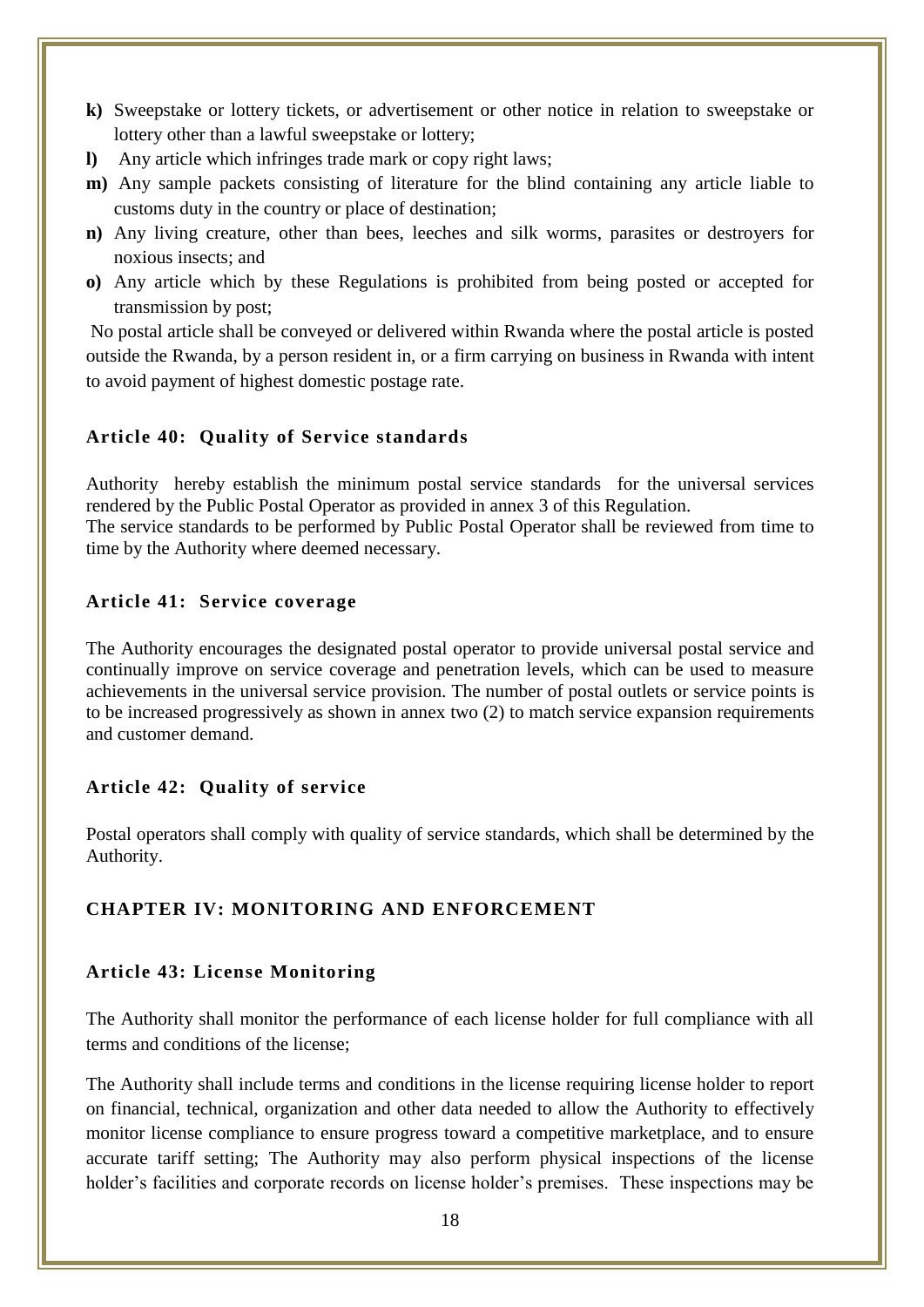conducted on an announced and unannounced basis. The inspections and audits shall be conducted during normal business hours, except when the Authority has a reasonable basis to believe that non-compliant activities are occurring outside of normal business hours;

The Authority shall monitor license holder compliance with all decommissioning terms and conditions of the license even after expiration of the license term in order to ensure full compliance with those.

# <span id="page-18-0"></span>**Article 44: License Enforcement Action**

If the Authority determines that the license holder has failed to comply with any term or condition of the license, the Authority shall send a written warning to the licensee including a deadline for correction of the alleged license violation.

If the license holder, after receipt of the warning from the Authority, does not cure the alleged non-compliance, the Authority may open a license enforcement proceeding, which may consist of monetary sanctions, license modification, revocation or transfer.

If the licensee cures the license violation following receipt of the Authority notice, the Authority may still commence a license enforcement proceeding in order to impose financial sanctions or license modification, revocation or transfer in order to address the historic violation.

## <span id="page-18-2"></span><span id="page-18-1"></span>**CHAPTER V: SANCTIONS**

## **Article 45: Provision of postal services without a license**

Any person who provides postal services without a license in accordance with the provisions of this Law shall be liable to an administrative fine of between five hundred thousand (5,000,000) and three million (3,000,000) Rwanda francs and its operations shall be suspended.

## <span id="page-18-3"></span>**Article 46: Non-compliance with enforcement notice**

Where a postal service provision licensee does not comply with an enforcement notice issued by the Authority in accordance with the provisions of this Law, such a licensee shall be liable to an administrative fine of between one million (1,000,000) and five million (5,000,000) Rwanda francs. In addition to the above fine, such a licensee shall pay a daily fine of one hundred thousand (100,000) Rwanda francs as from the date he/she received an enforcement notice.

## <span id="page-18-4"></span>**Article 47: Transfer of license without authorization**

Where a postal service provision licensee assigns or lends its licence without the written consent of the regulatory authority, such a licensee shall be liable to an administrative fine of between one million (1,000,000) and five million (5,000,000) Rwanda francs. The license may be suspended where necessary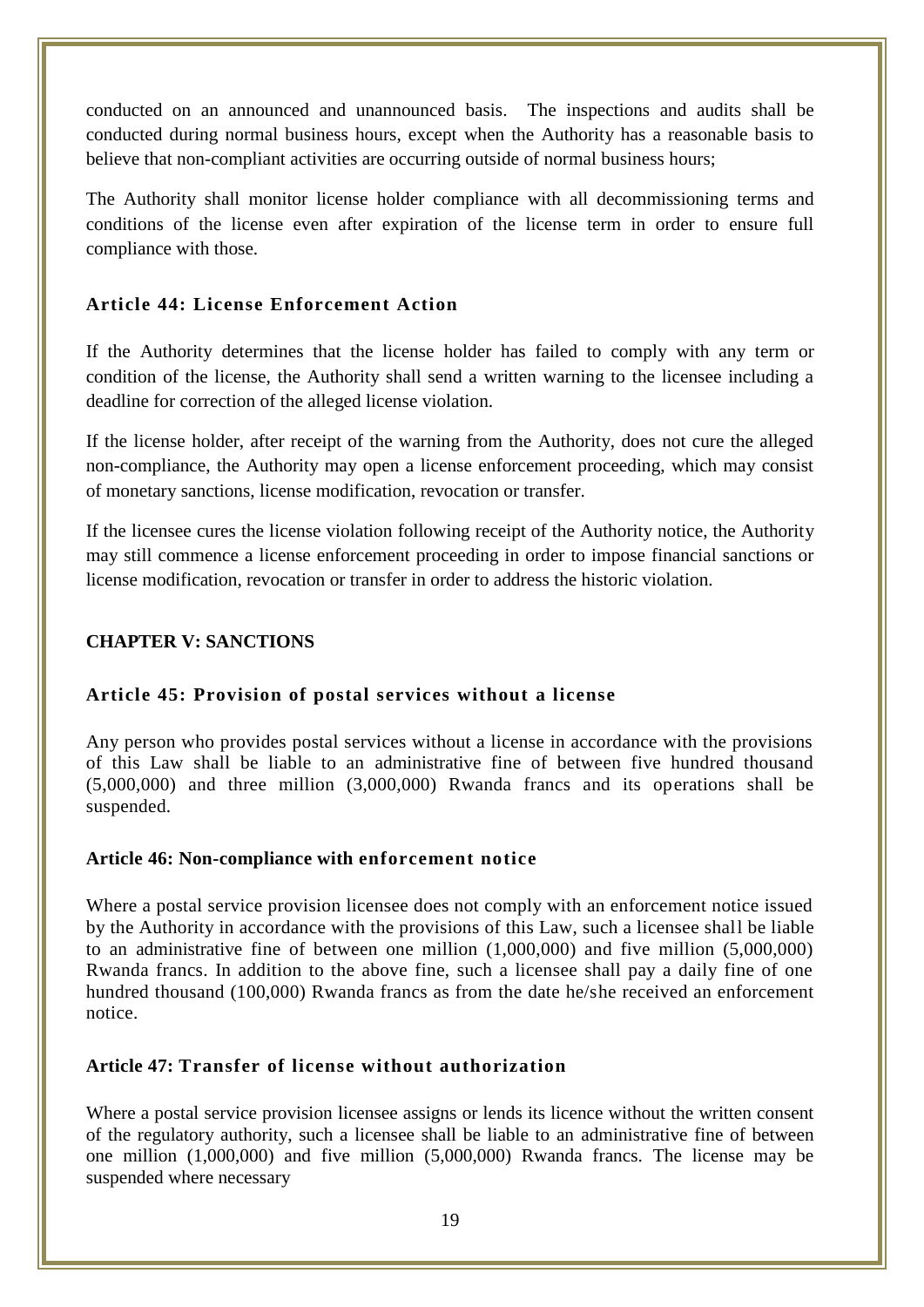## <span id="page-19-0"></span>**Article 48: Refusal to provide information relating to a postal operator**

Where a postal service provision licensee fails or refuses to provide information or provides incomplete or false information on a postal operator functioning, or does not provide the information in the manner or in the time prescribed, such a licensee shall be liable to an administrative fine of between five hundred thousand (500,000) and one million (1,000,000) Rwanda francs.

# <span id="page-19-1"></span>**Article 49: Hindering inspection**

Where a postal service provision licensee wilfully delays or obstructs the inspection of the regulatory authority, such a licensee shall be liable to an administrative fine of between five hundred thousand (500,000) and one million (1,000,000) Rwanda francs.

## <span id="page-19-2"></span>**Article 50: Use of false information for license application**

Where, for the purposes of obtaining, whether for himself/herself or another person, a postal service license, a person provides information which he/she knows to be false, he/she shall be liable to an administrative fine of between five hundred thousand (500,000) and one million (1,000,000) Rwanda francs. Where necessary, the regulatory authority may withdraw the license received on the basis of false information.

## <span id="page-19-3"></span>**Article 51: Contravention of the terms and conditions of a license**

Any person who contravenes the terms and conditions of its license not mentioned in the previous articles shall be liable to an administrative fine of between five hundred thousand (500,000) and one million (5,000,000) Rwanda francs. Where necessary, the regulatory authority may suspend the license for a period not exceeding three (3) months or revoke it**.**

# <span id="page-19-4"></span>**CHAPTER VI: TRANSITIONAL AND FINAL PROVISIONS**

# <span id="page-19-5"></span>**Article 52: Transitional period**

All the licenses of exploitation granted by the incumbent postal operator shall remain in force for a period not exceeding six (6) months as of the date of its adoption by the regulatory Board.

The incumbent postal operator shall transmit to Authority the list of holders of valid licences.

Any other person who commences postal and courier services operations after the effective date of this regulation shall submit an application for a license in due form as provided under this regulations prior to commencing operations.

# <span id="page-19-6"></span>**Article 53: Repealing provision**

All prior provisions contrary to these regulations are hereby repealed.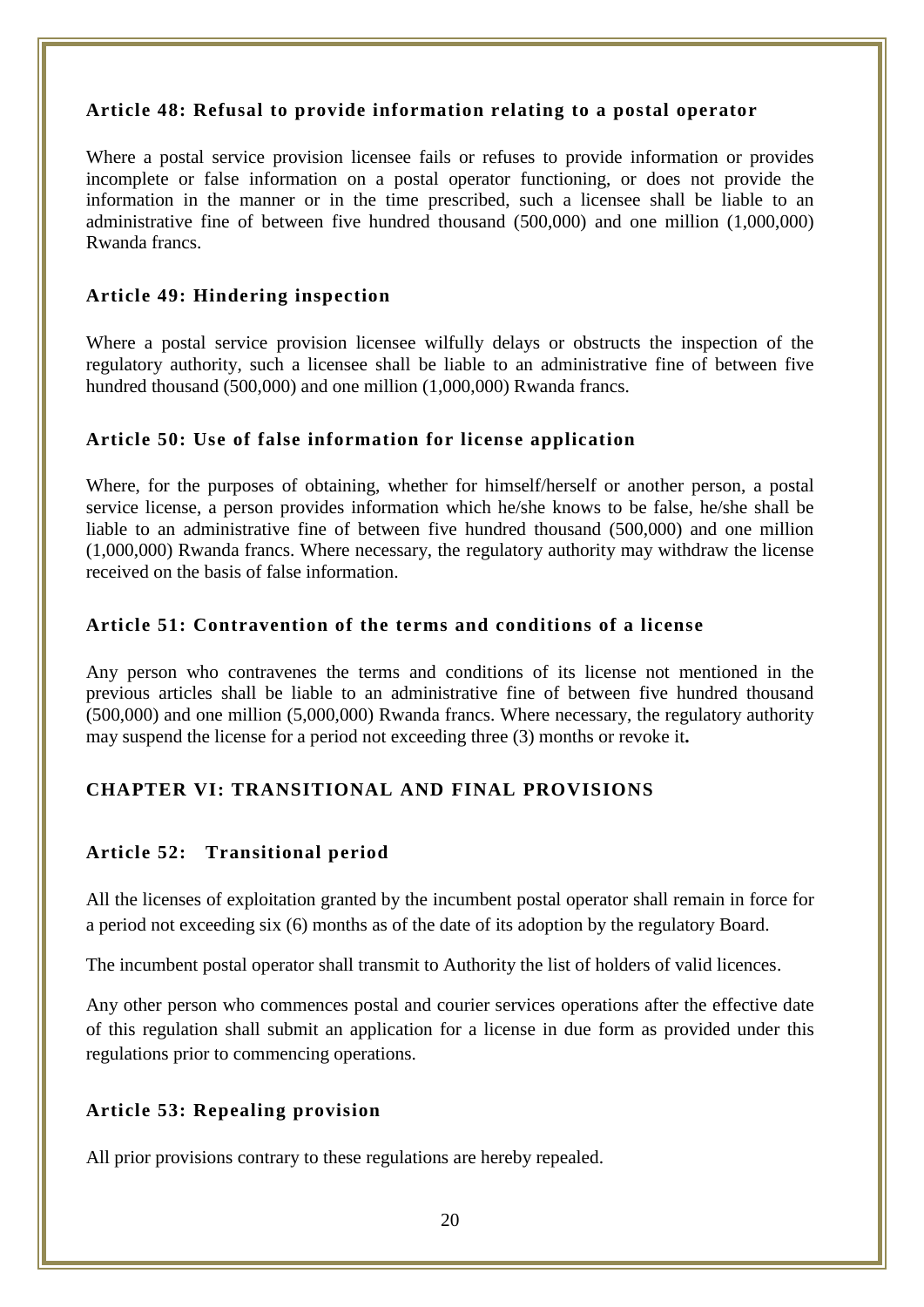# <span id="page-20-0"></span>**Article 54: Commencement**

This regulation shall come into force on the date of its signature.

**Done on …../ …../ 2014**

**…………………………………..**

**Eng. Coletha .U. RUHAMYA Chairperson of the Regulatory Board**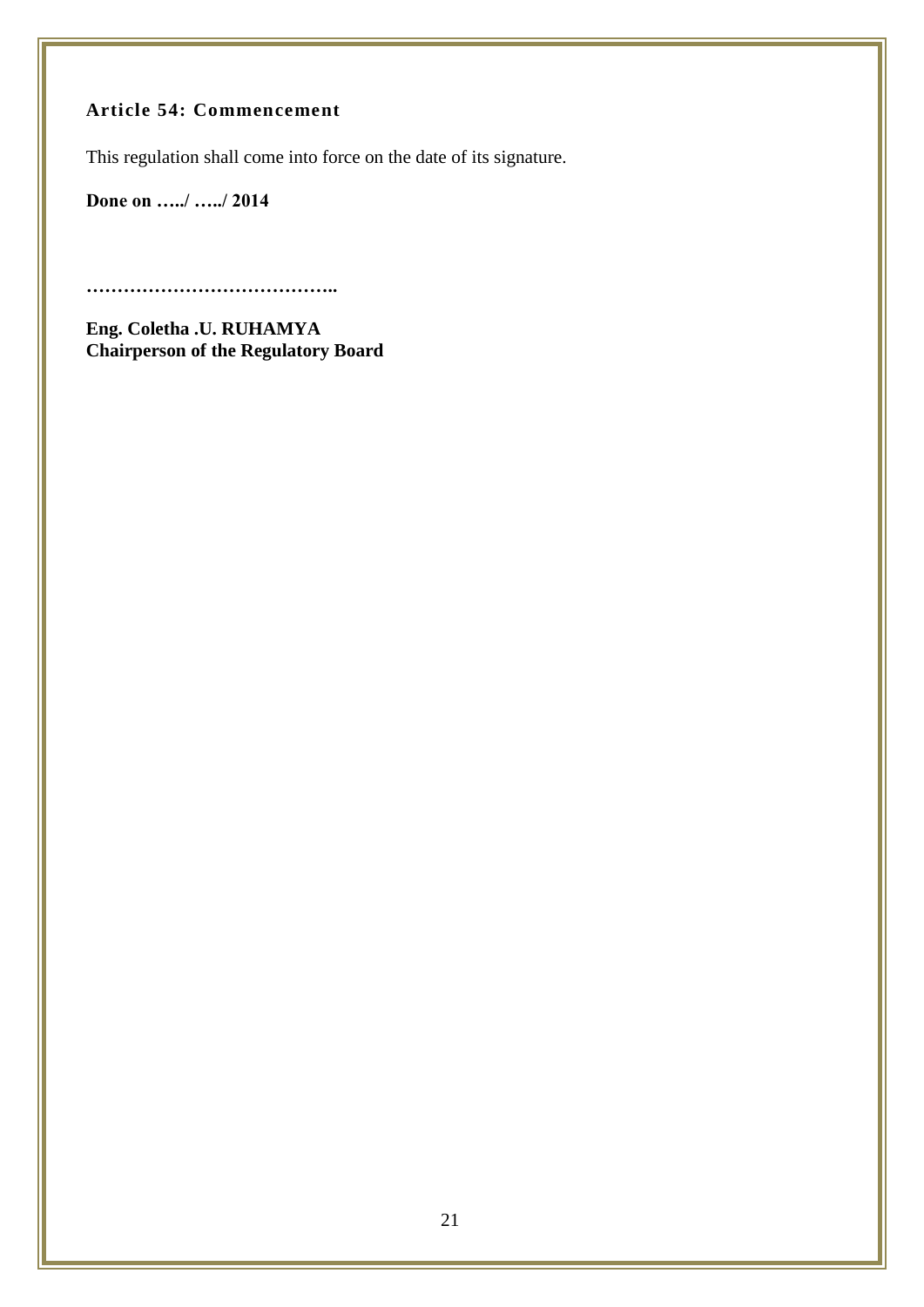# **Annex 1: Applicable fees**

| <b>License</b>              | <b>Applicable fee</b>   | <b>Amount</b> in<br><b>USD</b> |
|-----------------------------|-------------------------|--------------------------------|
| Domestic<br>Postal<br>and   | Application fee         | 74                             |
| Courier Operator            | Licence fees            | 5,000                          |
|                             | <b>Annual Operating</b> | 1%                             |
|                             | fee.                    |                                |
| and<br>Regional<br>Postal   | Application fee         | 148                            |
| <b>Courier Operator</b>     | Licence fees            | 8,000                          |
|                             | <b>Annual Operating</b> | 1%                             |
|                             | fee                     |                                |
| International Postal and    | Application fee         | 148                            |
| <b>Courier Operator</b>     | Licence fees            | 10,000                         |
|                             | <b>Annual Operating</b> | 1%                             |
|                             | fee                     |                                |
| Public<br>Postal<br>and     | Application fee         | 148                            |
| <b>Courier Operator</b>     | Licence fees            | 15,000                         |
|                             | <b>Annual Operating</b> | 1%                             |
|                             | fee                     |                                |
| Intra-city<br>Postal<br>and | Application fee         | 74                             |
| courier Operator            | Licence fees            | 3,000                          |
|                             | <b>Annual Operating</b> | 1%                             |
|                             | fee                     |                                |
| International<br>In-bound   | Application fee         | 148                            |
| Postal<br>Courier<br>and    | Licence fees            | 8,000                          |
| Operator                    |                         |                                |
|                             | <b>Annual Operating</b> | 1%                             |
|                             | fee                     |                                |

- **Exchange rate**: Buying exchange rate of August 12,2014
- **Annual Operating fee**: Based on Gross Annual Revenue/Turnover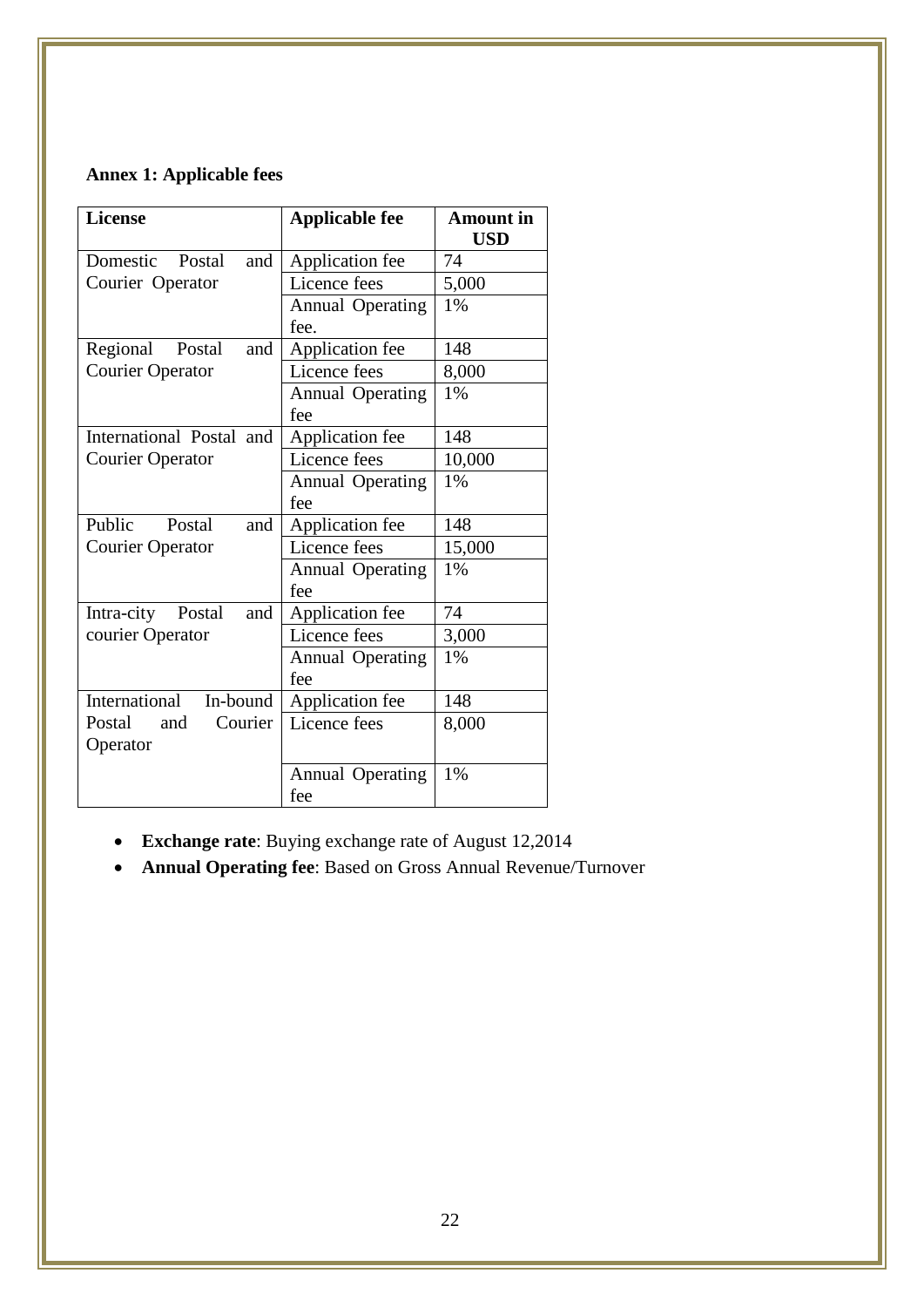| Annex 2: The number of postal service outlets/ service points of Operator in charge of |  |  |  |
|----------------------------------------------------------------------------------------|--|--|--|
| <b>Universal Postal Service</b>                                                        |  |  |  |

| <b>Target</b>                                                                                                          | <b>Period</b><br>(from<br><b>Regulations</b> ) |                | the date of publication of these |
|------------------------------------------------------------------------------------------------------------------------|------------------------------------------------|----------------|----------------------------------|
|                                                                                                                        | Within 1 year                                  | Within 2 years | Within 3 years                   |
| To have a Departmental Post Office<br>(DPO) at each District Headquarters (No.<br>of District Headquarters with a DPO) | -10                                            | 20             | 30                               |
| Establish a Postal Agency in every town<br>of 5000 residents (% of total towns with<br>at least 5000 people)           | 25                                             | 50             | 100                              |
| To establish a Postal Agency at every<br>University or Post-Secondary Institution<br>(% of total No. of institutions)  | 25                                             | 50             | 100                              |